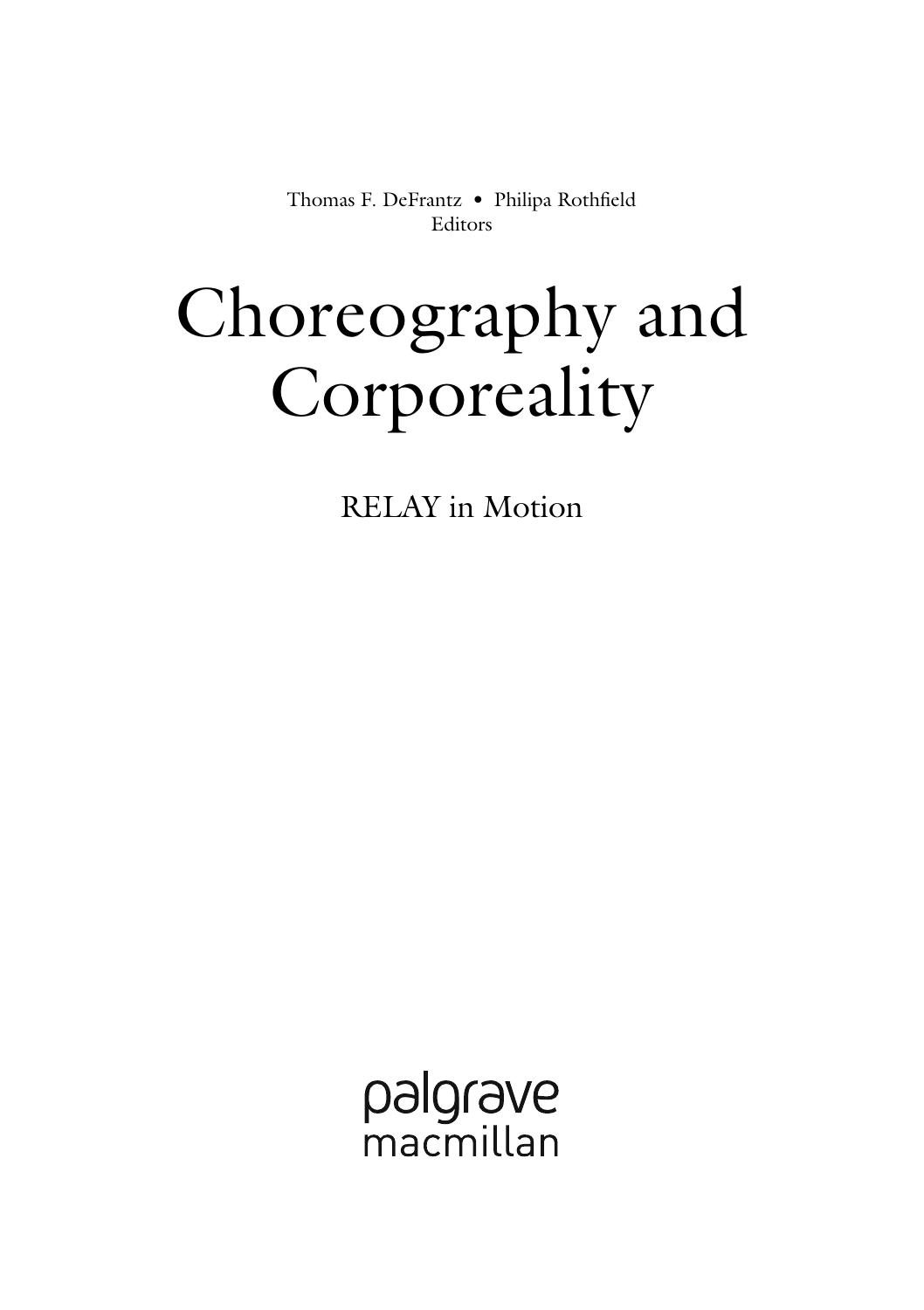## **CONTENTS**

| 1 RELAY: Choreography and Corporeality<br>Philipa Rothfield, Thomas F. DeFrantz                     | 1  |
|-----------------------------------------------------------------------------------------------------|----|
| Part I Rethinking Choreography                                                                      | 13 |
| 2 Tinkering Away: The Untimely Art of Subtraction<br>Philipa Rothfield                              | 15 |
| 3 Choreography as Meshwork: The Production of Motion<br>and the Vernacular<br>Daisuke Muto          | 31 |
| 4 Flickering Photology: Turning Bodies and<br><b>Textures of Light</b><br>Nigel Stewart             | 51 |
| 5 Caribbean Dance: British Perspectives and the<br>Choreography of Beverley Glean<br>'Funmi Adewole | 67 |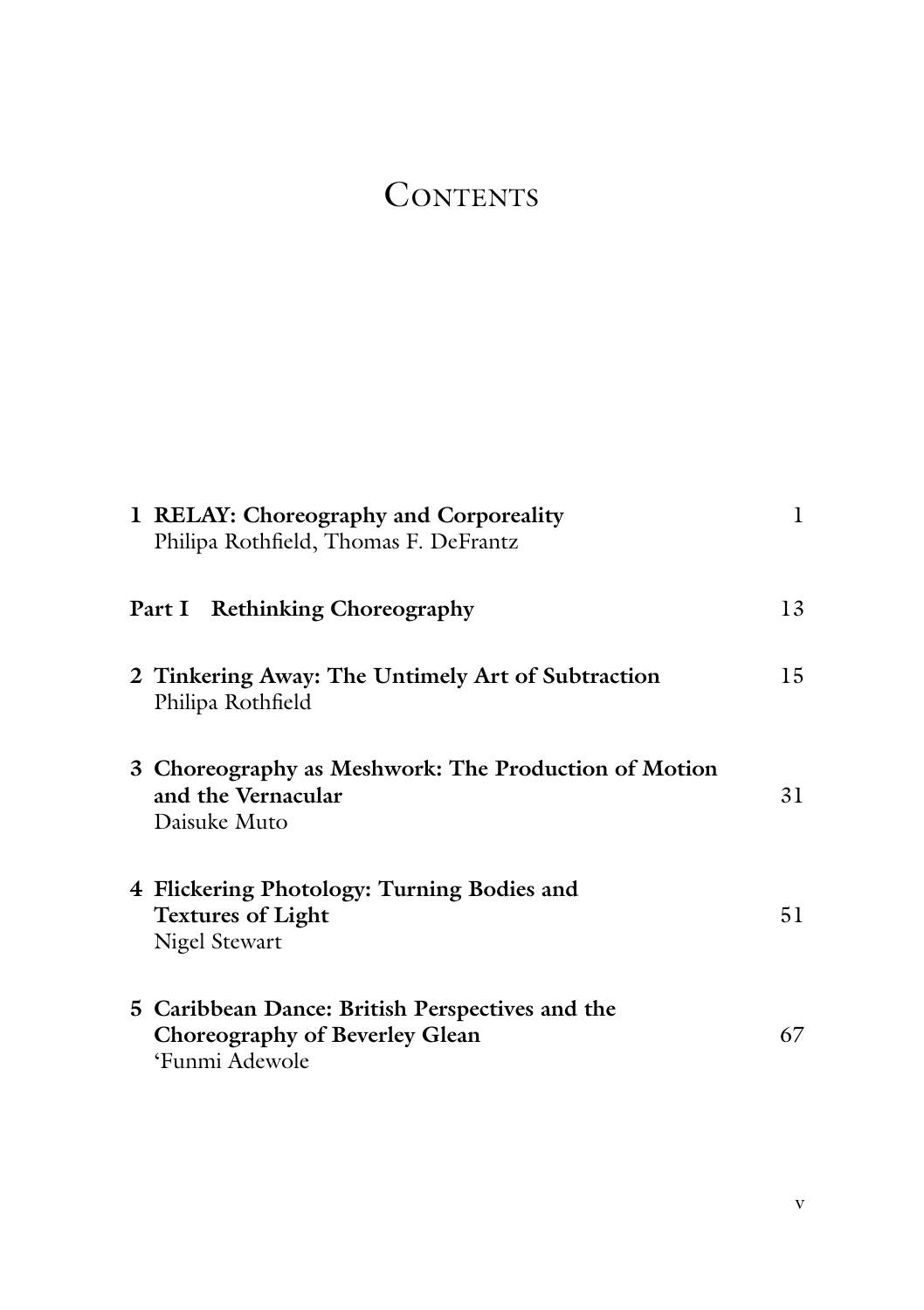| Part II Circuits and Circulation                                                                                                                                         | 83  |
|--------------------------------------------------------------------------------------------------------------------------------------------------------------------------|-----|
| 6 Festivals and Local Identities in a Global Economy:<br>The Festival of India and Dance Umbrella<br>Janet O'Shea                                                        | 85  |
| 7 Rhythmic Operations, Material Description, and Analysis<br>in Dance<br>How Ngean Lim                                                                                   | 103 |
| 8 Embodying Interaction in Argentinean Tango and Sports<br>Dance<br>Susanne Ravn                                                                                         | 119 |
| 9 Speaking Africa, Logobi: A German-Côte d'Ivoire<br><b>Performing Arts Dialogue</b><br>Franz Anton Cramer                                                               | 135 |
| Part III Affectivities                                                                                                                                                   | 153 |
| 10 The Economy of Shame or Why Dance Cannot Fail<br>Elizabeth Dempster                                                                                                   | 155 |
| 11 Dancing and Thinking Politics with Deleuze and Rancière:<br>Performing Hesitant Gestures of the Unknown in<br>Katarzyna Kozyra's Rite of Spring<br>Christel Stalpaert | 173 |
| 12 Dancing the Downward Slide: Spaces of Affective<br>Adjacency in Rian and Bird with Boy<br>Aoife McGrath                                                               | 193 |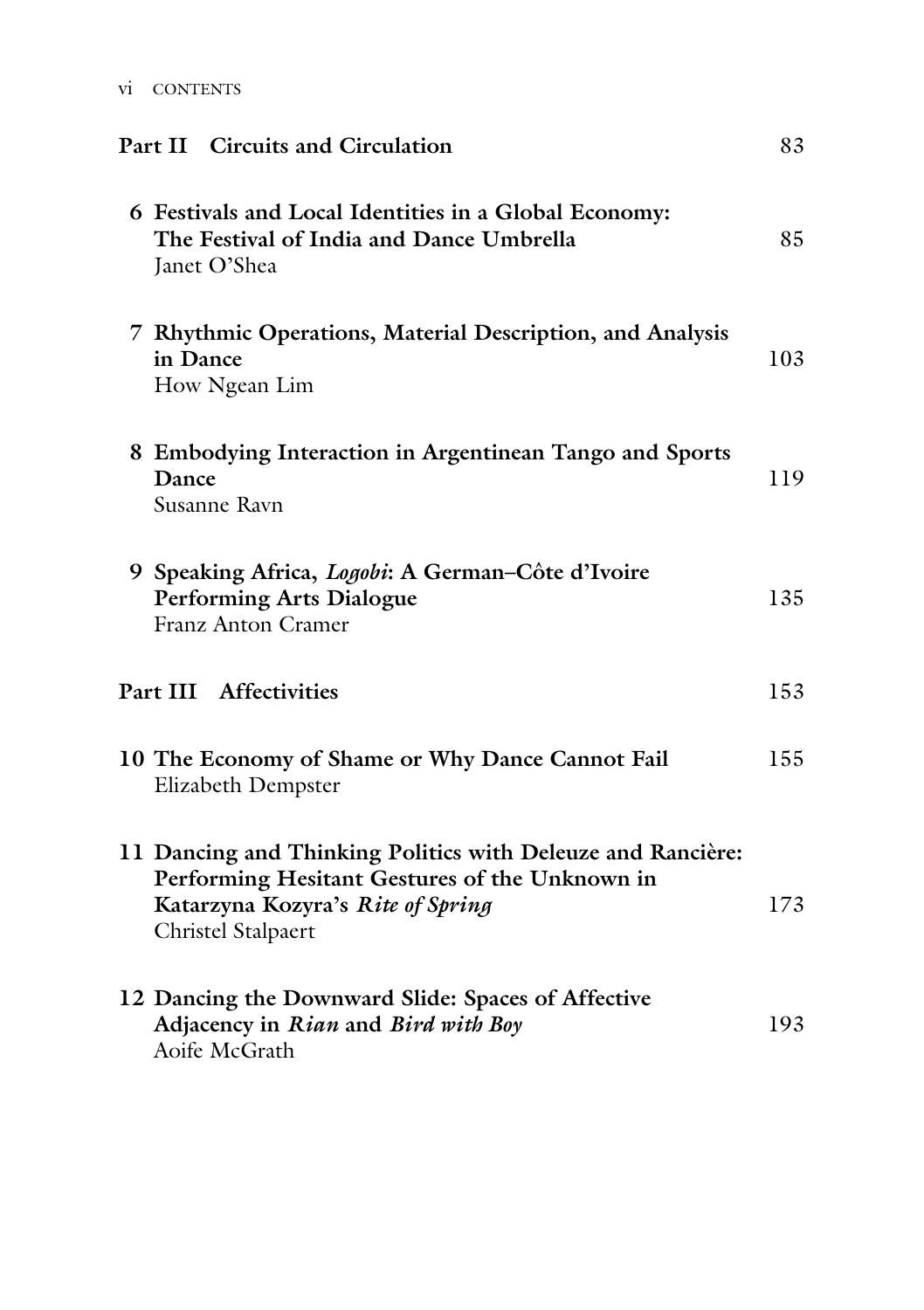| 13 Afrofuturist Remains: A Speculative Rendering of<br>Social Dance Futures v2.0<br>Thomas F. DeFrantz | 209 |
|--------------------------------------------------------------------------------------------------------|-----|
| Part IV Sites of Representation                                                                        | 223 |
| 14 Discipline and Asian American Dance<br>Yutian Wong                                                  | 225 |
| 15 Corporeal Memories: A Historian's Practice<br>Hanna Järvinen                                        | 247 |
| 16 Violence, Performance, and Relationality<br>Ramsay Burt                                             | 261 |
| 17 Dance in Chile: Street-Space as Heterotopic Resistance<br><b>Adeline Maxwell</b>                    | 273 |
| 18 Dancing the Political<br>Lena Hammergren, Susan L. Foster                                           | 291 |
| Index                                                                                                  | 307 |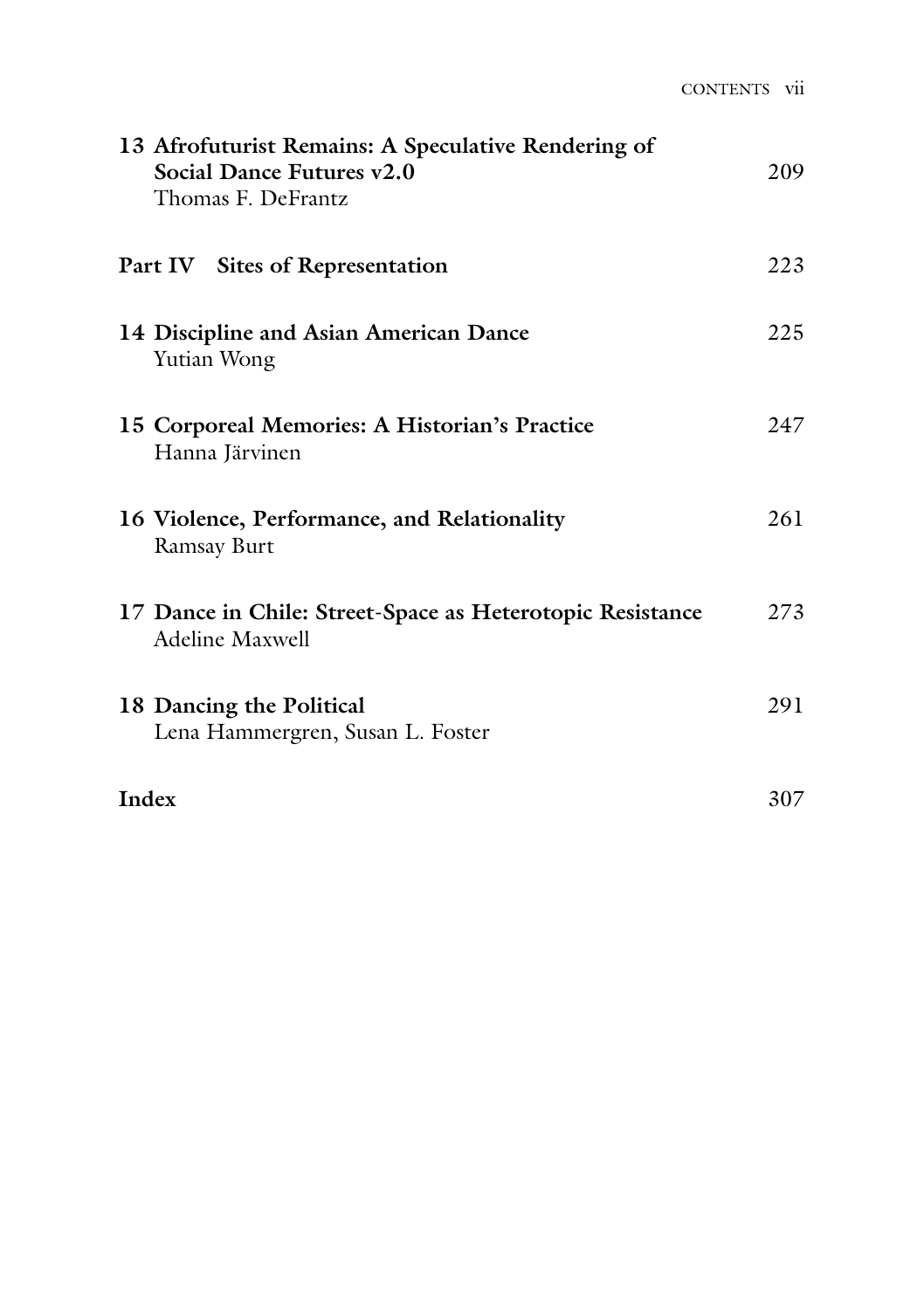### NOTES ON CONTRIBUTORS

*'Funmi Adewole* worked in the Nigerian media before moving to England in the 1990s where she began a performance career. Her credits include performances with Horse and Bamboo Mask and Puppetry Company, Adzido Pan-African Dance Ensemble, and the Cholmondeleys. She was a chair of the Association of Dance of the African Diaspora and is co-editor of *Voicing Black Dance: The British Experience 1930s–1990s* (2007). She is presently a PhD candidate in Dance at De Montfort University, UK.

*Ramsay Burt* is professor of Dance History at De Montfort University, UK. His publications include *The Male Dancer* (1995), *Alien Bodies* (1997), *Judson Dance Theater* (2006), and, with Valerie Briginshaw, *Writing Dancing Together* (2009). In 1999 he was Visiting Professor at the Department of Performance Studies, New York University, and he is a visiting teacher at PARTS in Brussels. With Susan Foster, he is the founder and editor of *Discourses in Dance*.

*Franz A. Cramer* conducts the research project 'Records and Representations: Media and Constitutive Systems in Archiving Performance-based Art' at the Inter-University Centre for Dance (HZT) Berlin. Between 2003 and 2008 he collaborated with the Leipzig Dance Archives, the Centre national de la danse and the Bibliothèque-Musée de l'Opéra de Paris in a project investigating dance in the 1930s and 40s. Together with Barbara Büscher, he is co-editor of the specialinterest magazine *MAP Media—Archive—Performance* (www.perfomap.de).

*Thomas F. DeFrantz* is chair of African and African American Studies and professor of Dance and Theater Studies at Duke University, USA. He is the director of SLIPPAGE: Performance|Culture|Technology, a research group that creates liveprocessing interfaces for theatrical performance that can mobilize digital archives in unusual ways. He is past president of the Society of Dance History Scholars, and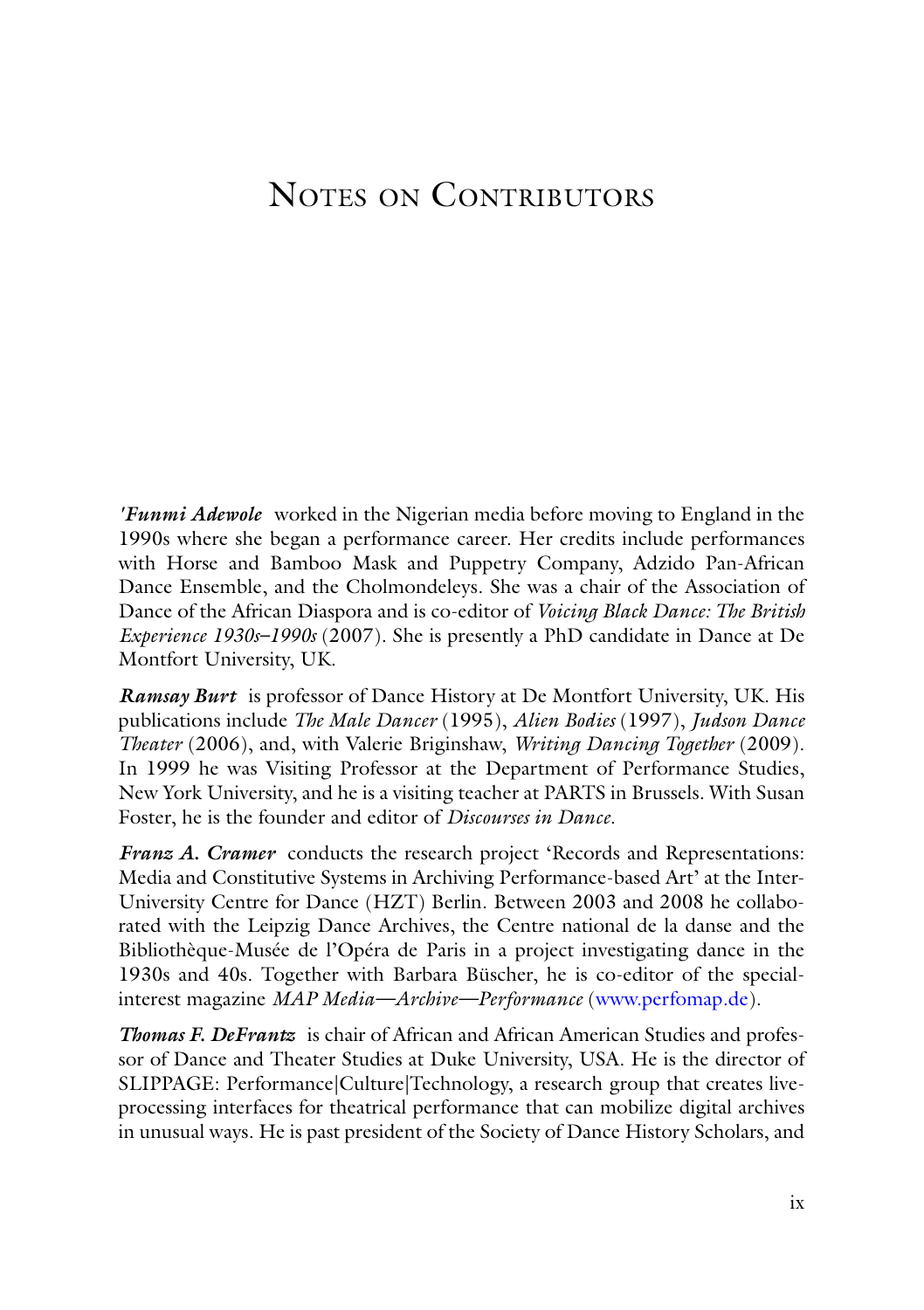founding director of the Collegium for African Diaspora Dance. For many years he happily convened the Choreography and Corporeality Working Group of the IFTR alongside Philipa Rothfield.

*Elizabeth Dempster* is Honorary Research fellow in Performance Studies at Victoria University, Australia. She holds a Vice Chancellor's award for Research Supervision in recognition of her contribution to creative arts based postgraduate research. Her research and writing has been published in various journals and books including *Bodies of the Text: Dance as Theory*, *Literature as Dance* and *Imagining Australian Space: Cultural Studies and Spatial Inquiry*. She is a founder and continuing co-editor of the journal Writings on Dance.

*Susan L. Foster* choreographer and scholar, is Distinguished Professor in the Department of World Arts and Cultures/Dance at UCLA, USA. She is the author of *Reading Dancing: Bodies and Subjects in Contemporary American Dance*, *Choreography and Narrative: Ballet's Staging of Story and Desire*, *Dances that Describe Themselves: The Improvised Choreography of Richard Bull*, and *Choreographing Empathy: Kinesthesia in Performance*. She is also the editor of three anthologies: Choreographing History, Corporealities, and Worlding Dance. Three of her danced lectures can be found at the Pew Center for Arts and Heritage website, [http://danceworkbook.pcah.us/susan-foster/index.html .](http://danceworkbook.pcah.us/susan-foster/index.html)

*Lena Hammergren* is Professor of Performance Studies at Stockholm University, Sweden, and Professor of Dance Studies at the School of Dance and Circus, part of Stockholm University of the Arts. She was a member of the Board of Directors of SDHS between 2007 and 2013. Some of her publications in English are 'The Power of Classification', in *Worlding Dance* (2009), ed. S.L. Foster; and 'Dancing African-American Jazz in the Nordic Region', in *Nordic Dance Spaces: Practicing and Imagining a Region* (2014), eds. K. Vedel and P. Hoppu.

*Hanna Järvinen* is a cultural historian interested in authorship and canonisation; the epistemology and ontology of dance; and Foucauldian pedagogy. She is the author of *Dancing Genius: The Stardom of Vaslav Nijinsky* (2014) as well as articles in *The Senses and Society*, *Dance Research* and *Dance Research Journal*. Järvinen works as a university lecturer at the Performing Arts Research Centre of the Theatre Academy of the University of the Arts Helsinki, Finland, where she teaches PhD candidates in artistic research. [https://teak.academia.edu/HannaJärvinen](https://teak.academia.edu/HannaJ�rvinen)

*Adeline Maxwell* carned a PhD in Arts, specialised in dance. She also holds a diploma in Corporeal Research and Art History. She has participated in numerous international conferences and received awards for her research and choreographic creations. She is author/editor of several articles and books. Currently she works as a university lecturer; the director of the Research Center N.I.C.E.; main researcher at the laboratory CTEL in France; and content editor of the programme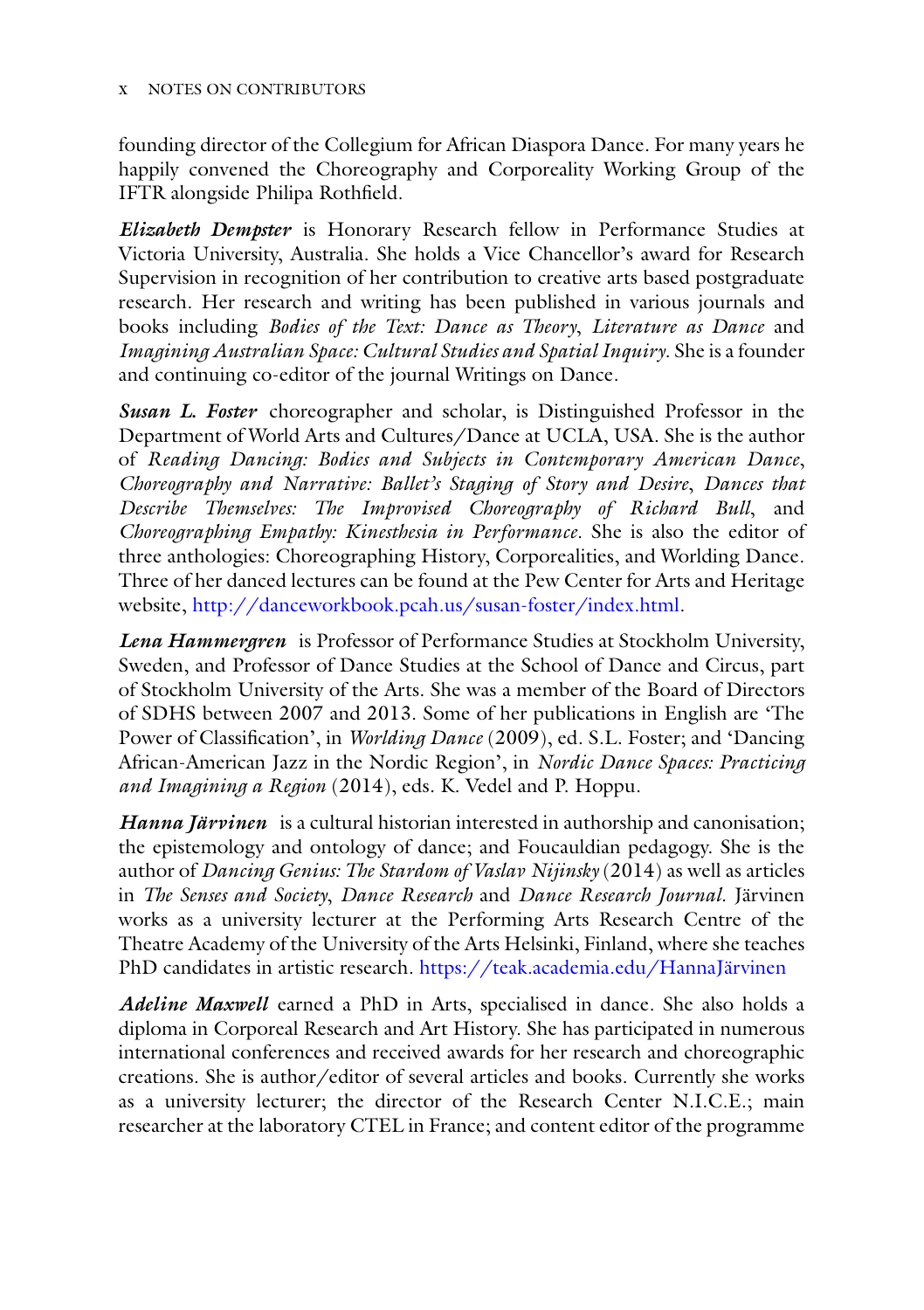*Danza Sur* and creator of the performance/workshop *Cartographies Imaginaires* (MACMA).

*Aoife McGrath* is a lecturer in the School of Creative Arts, Queen's University Belfast, Northern Ireland. She has worked as a dancer and choreographer, and as dance advisor for the Irish Arts Council. She is the current co-convenor of the Choreography and Corporeality working group of the International Federation for Theatre Research. Recent publications include her monograph: *Dance Theatre in Ireland: Revolutionary Moves* (2013).

*Daisuke Muto* is Associate professor of dance studies and aesthetics at Gunma Prefectural Women's University, Japan. He is the co-author of *History of Ballet and Dance* (2012). Muto is also an independent dance critic.

*How Ngean Lim* has been a dramaturge for critically acclaimed Southeast Asian choreographers including Pichet Klunchun from Thailand since 2009. He has also been a dramaturge for the Singapore Arts Festival and Singapore's Esplanade Theatres by the Bay. He received his PhD from National University of Singapore in 2014, researching embodiments of modernity through Southeast Asian contemporary dance. He has been involved in the performing arts for more than 20 years, starting out as an actor for acclaimed directors such as Ong Keng Sen (Singapore) and the late Krishen Jit (Malaysia).

*Janet O'Shea* is author of *At Home in the World: Bharata Natyam on the Global Stage*, co-editor of the *Routledge Dance Studies Reader* (second edition), and a member of the editorial review board for the *Routledge Online Encyclopedia of Modernism*. She recently received a UCLA Transdisciplinary Seed Grant to study the cognitive benefits of hard-style martial arts training. Her essays have been published in three languages and six countries. In addition to academic writing, she has published general non-fiction, dance journalism, and short fiction. A recipient of the Association for Asian Studies First Book Award and the SDHS Selma Jeanne Cohen Award, she is Professor of World Arts and Cultures/Dance at UCLA.

**Susanne Ravn** is an associate professor at the Department of Sports Science and Biomechanics at the University of Southern Denmark. In her research she explores the embodied insights of different dance practices and deals with the interdisciplinary challenges of employing phenomenological thinking in the analysis of these practices. She is the author of several books in Danish and English and has published her research in journals related to phenomenology, dance research, sociology, and qualitative methods.

*Philipa Rothfield* is an honorary senior lecturer at La Trobe University, Australia. She is a philosopher and occasional dancer. She was a member of the Modern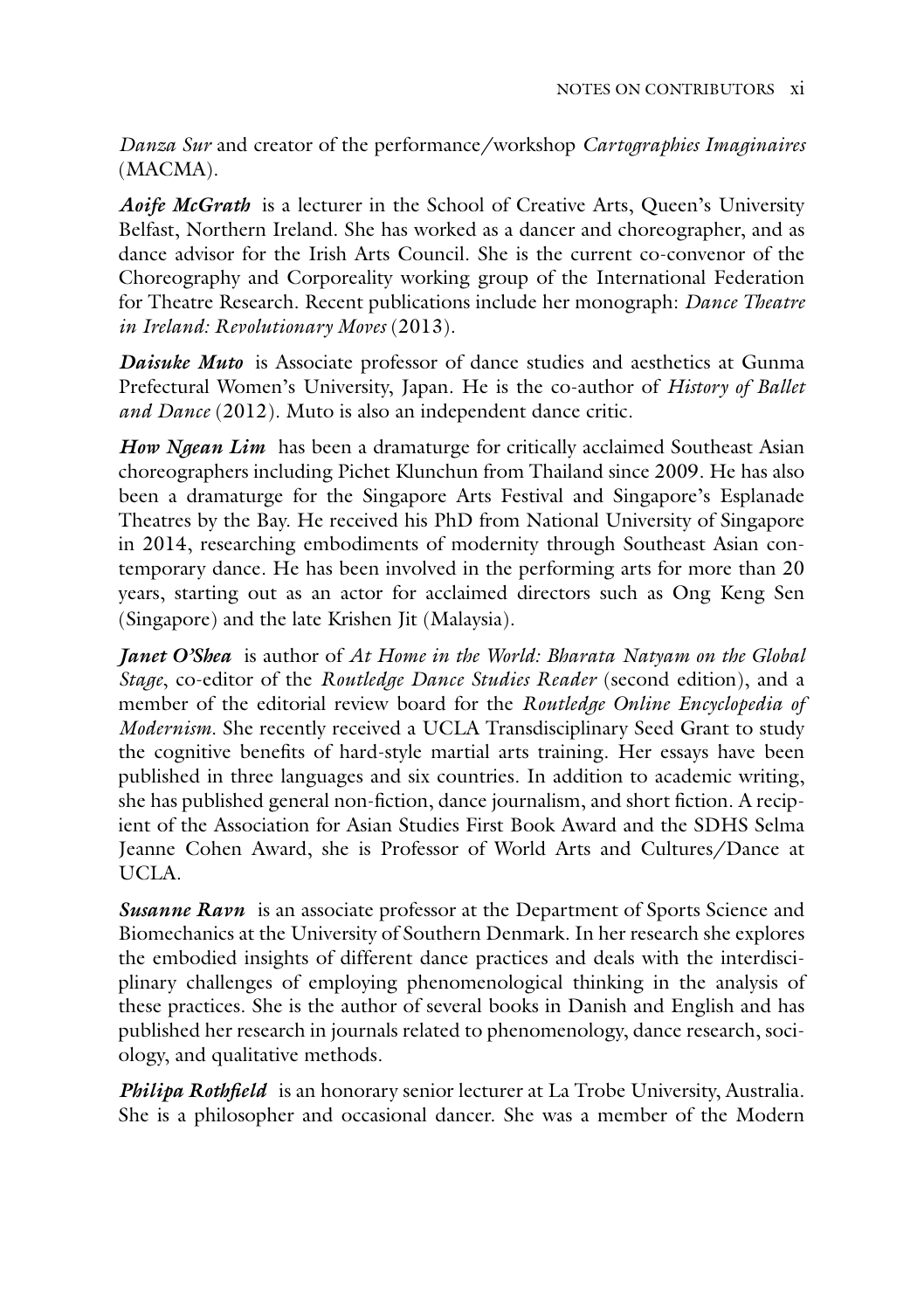Dance Ensemble (Dir. Margaret Lasica), has had intermittent opportunities to work with Russell Dumas (Dir. Dance Exchange) and has recently joined Footfall Dance Ensemble (Dir. Alice Cummins). She writes on philosophy of the body in relation to dance, drawing on Merleau-Ponty, Nietzsche, and Ravaisson amongst others. She is a dance reviewer for *RealTime* arts magazine (Australia) and *Momm* magazine (Korea), is the Dancehouse Creative Advisor, and head of the editorial board for the *Dancehouse Diary*. She spent several years co-convening the Choreography and Corporeality working group (International Federation of Theatre Research) with Thomas DeFrantz.

*Christel Stalpaert* is professor of Theatre, Performance and Media Studies at Ghent University, Belgium, where she is director of the research centres S:PAM (Studies in Performing Arts and Media) and PEPPER (Philosophy, Ethology, Politics and performance). Her main areas of research are the performing arts, dance and the new media at the meeting-point of philosophy. She has edited works such as *Deleuze Revisited: Contemporary Performing Arts and the Ruin of Representation* (2003) and *No Beauty for Me There Where Human Life is Rare: On Jan Lauwers' Theatre Work with Needcompany* (2007).

*Nigel Stewart* is a dance artist and scholar. He is a senior lecturer in the Institute for Contemporary Arts at Lancaster University, UK, and the artistic director of Sap Dance. He has published many essays on contemporary dance, dance phenomenology and environmental dance; and is co-editor of *Performing Nature: Explorations in Ecology and the Arts* (2005). He has danced for various European choreographers, and as a solo artist. Apart from Sap Dance, he has choreographed for Artevents, Louise Ann Wilson Company, National Theatre Wales, Theatre Nova, and many other UK companies, and worked for Odin Teatret in Denmark.

*Yutian Wong* is an associate professor in the School of Theater and Dance at San Francisco State University, USA, where she teaches courses in dance studies and composition. She is the author of *Choreographing Asian America* (2010) and editor of *Contemporary Directions in Asian American Dance Studies* (2016).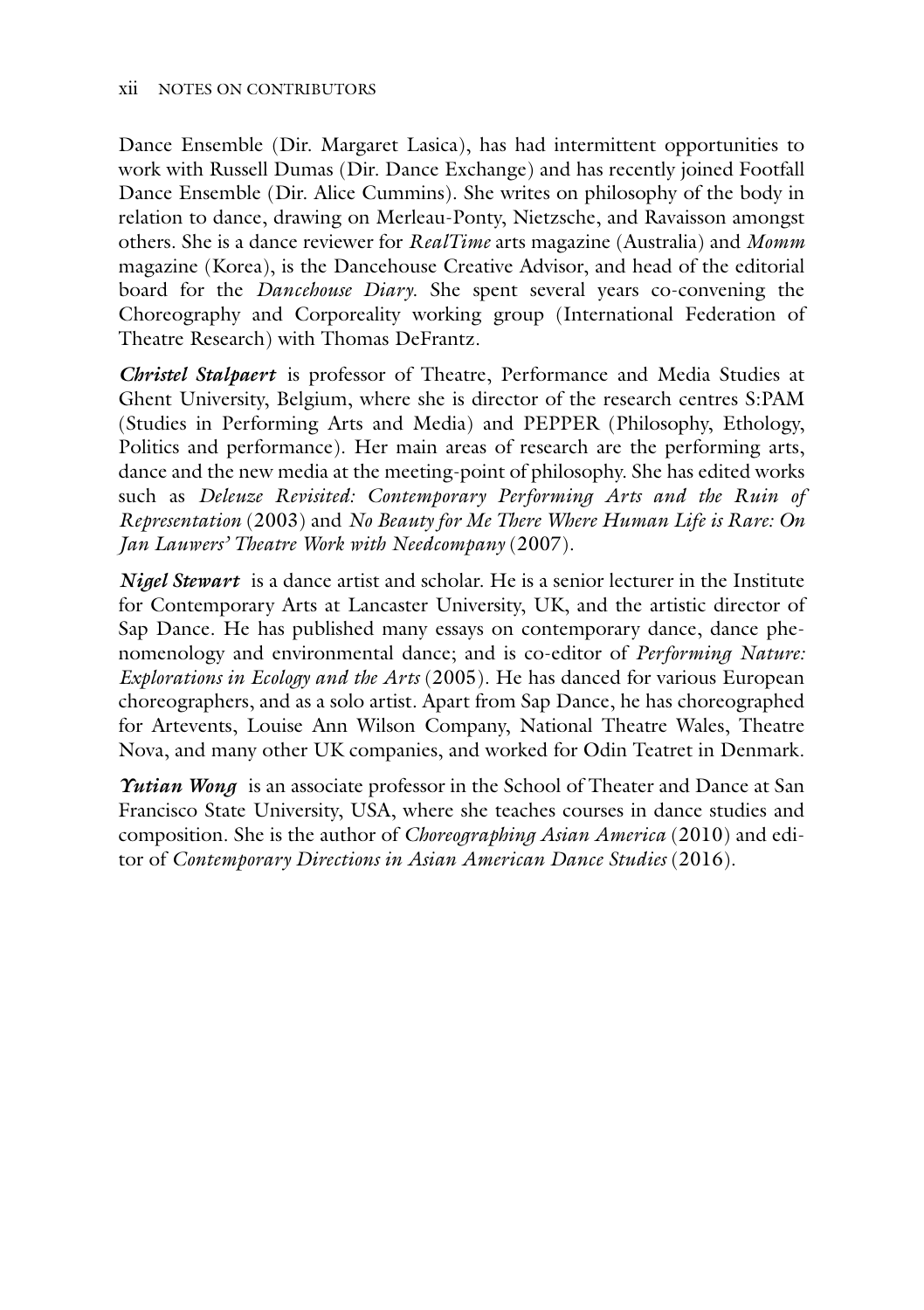## Afrofuturist Remains: A Speculative Rendering of Social Dance Futures v2.0

#### *Thomas F. DeFrantz*

This essay offers speculative rendering of black social dance as a site of creative future recovery that might operate outside of current structures of racial understandings. In 2016, black social dances materialise as spectacular manifestations of both youthful innovation within, as well as wilful resistance to, narratives of state-sponsored and generationally activated social controls. These dances offer gestures of musical and physical willfulness that trace routes of intellectual, social, and desirous exchange. An Afrofuturist rendering of black social dance might reconstitute aesthetic motion as a centre of a willingness to not know what could be termed impossible, by way of dances cast as gestures against a socially proscribed 'directed doing'. This dancing without obvious intention asserts black presence amid race-based disavowal.

© The Editor(s) (if applicable) and The Author(s) 2016 209 T.F. DeFrantz, P. Rothfield (eds.), *Choreography and Corporeality*, DOI 10.1057/978-1-137-54653-1\_13

T.F. DeFrantz  $(\boxtimes)$ 

African and African American Studies, Theater Studies, Gender, Sexuality, and Feminist Studies, Dance, Duke University, Durham, NC, USA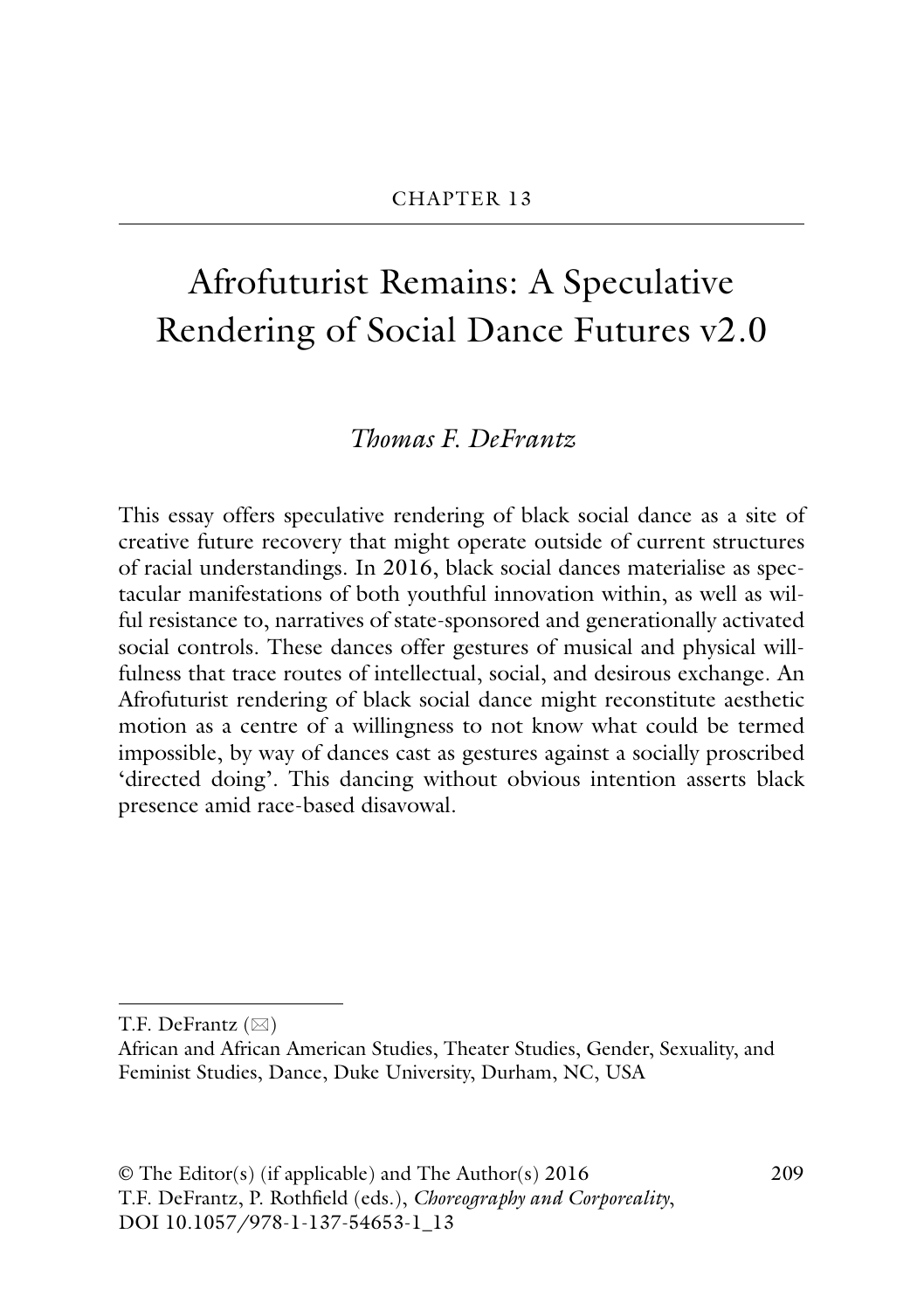My oldest brother had a birthday party recently. He shares a birthday with Abraham Lincoln, the United States President who issued the Emancipation Proclamation into law, thereby altering the legislative course of black creativity and dance. One way to narrate emancipation might take into account the concept of freedom as a thing bestowed from a (white) position of corporate power that enables movements across landscapes to seek an elusive American joy. I'm thinking of this emancipation and its effect in terms of allowing black social dance to emerge by legislating its possibility across territories, and making legal space for the enlargement of a social circle. The Emancipation Proclamation predicted that Congo Square, the site of dance that occupied a particular place in New Orleans for enslaved people to dance and share song in the nineteenth century, might now be possible anywhere in the country.<sup>1</sup>

My family decided to surprise my brother by showing up from across the country on February 12 to his house in Indianapolis Indiana—the house that I grew up in. The house is where I danced as a little boy; drawing choreography charts with stick figures, convincing my friends to roll around in the grass with me this way or that to see which felt better; hunting in the attic for some evidence of my parents' childhoods. As a child, I loved spending time in these attic archives, rummaging through boxes and imagining dances that my parents and my oldest brother and sister had done before I was born.

The house isn't huge or tiny. It does have space for dancing, especially in its long, narrow, living room. My sister-in-law hired a DJ to orchestrate the musical offerings and be responsible for the flow of dance throughout the evening. About 75 people came to the party. I knew maybe 20 of these: the family and extended family. The others were friends of my brother and their children and grandchildren; parishioners from my brother's church; people from his work; his real estate and insurance clients. As soon as the DJ started offering up sound, many of us danced. Middle-aged, elders, teenagers, children, and infants took turns on the floor lined by a mantle and a non-working fireplace on one side and a long sofa crowded with onlookers and witnesses on the other. The narrow space for dancing could accommodate maybe eight people at a time in the myriad iterations of 'slide' dances summoned by electronic call: the cha-cha slide, the salsa slide, the electric slide. My sister-in-law and her friends favoured these dances that offer instruction as they unfold. Dance instruction songs arrive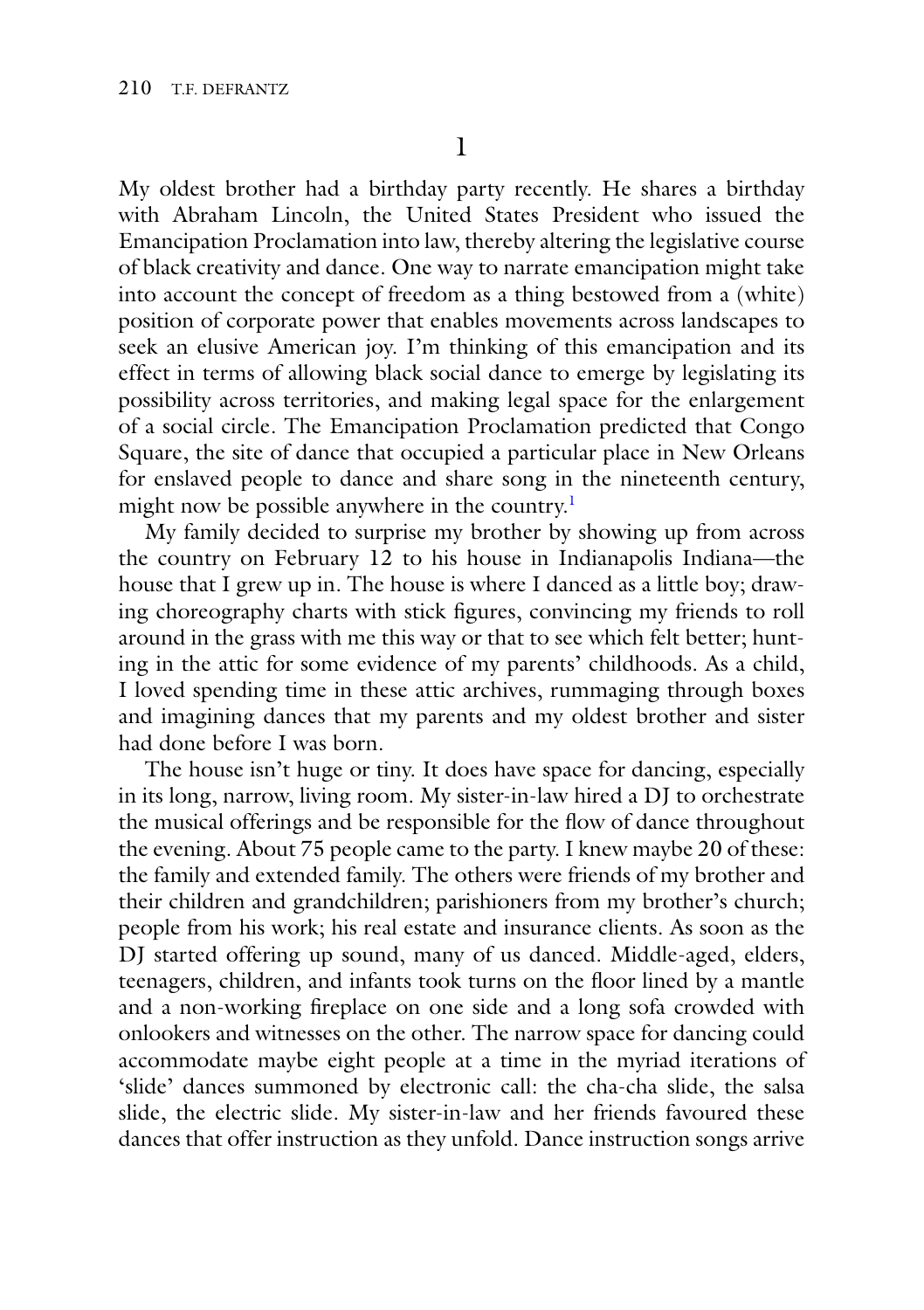within fertile and secure structures of engagement in African American communities; according to historians, this genre of dance music predates the civil war, Emancipation, and recorded music to fulfil a trajectory without seeming end.<sup>2</sup>

The evening went along. We talked to each other about current adventures and future ambitions, and rotated through Chicago-style stepping, open-form dancing, and movements half-remembered from social dances no longer in fashion. Later, mostly family filled the living room, and after the birthday speech of thanks to all for coming, a spontaneous circle emerged. 'Cousin M in the house' the cry rose, 'cousin M in the house,' and surprised my nephew M. M is a serious, yet always smiling, 15-year-old who recently designed a business leasing healthy-snack concession machines to a public school in the Hayward, California school district where he lives. Handsome and tall, M is a church-going bodybuilder who plays basketball in two different leagues, and someone I've never ever seen dance.

M's entire physique perked up at the challenge of the call. And the call to dance is a challenge; a reminder to participate in the social capacity of black creativity through public-private dance within the circle. His smile stiffened a bit as the calls grew in volume, 'Cousin M in the house, cousin M in the house.' I wondered what would happen, and joined into the chant. 'Cousin M in the house.' M launched himself toward the centre of the circle, and with no seeming effort, offered up a rhythmically astute and compelling version of the dance *du jour*, the Dougie. Slicking back imaginary hair, or arms forward, as if driving a car; popping his knees against the rhythms of sideward sways of his torso; dropping his shoulders and neck, tilting, smiling, collected, and complicated. He danced like a jock, subtle yet energetic, with intention and focus. A cheer rose up, and we sent celebratory energy toward him, crossing into the circle, enjoying a surprise visit of engaged physicality and identity-laden dance. He danced, and we all knew him differently because of it.

A few calls later, attention turned to 'Uncle Tommy in the house' and I offered a version of a voguing deathdrop—without the death-defying part; it was probably more of a lean down to the ground. We dispatched various siblings, cousins, nieces and nephews in this manner, until the DJ changed the beat to something more up-tempo that cleared the circle for the youngest dancers to continue. And as we witnessed, they went into the 'stanky leg' and even a little 'Crank Dat, Souljah Boy'. These dances involved my niece, and the children of some friends, all conjuring verbatim versions of the official music videos for the associated songs.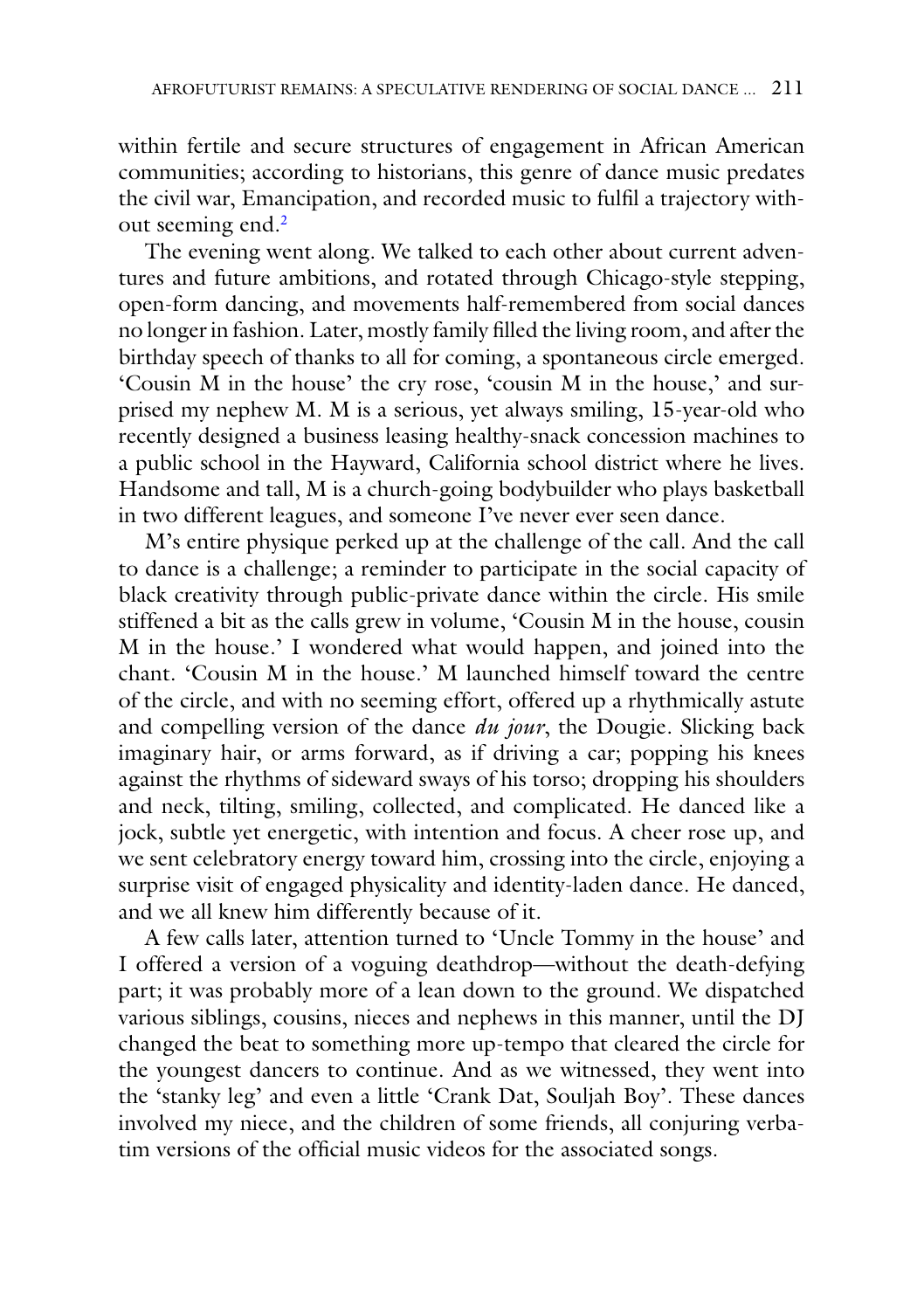Suddenly, my niece called out, 'Let's do Poison!' Now, 'Poison' was a briefly popular hit for the recording group Bell, Biv, Devoe from the 1990s that emerged from an invented (corporate) 'New Jack Swing' sound, with a patently electronic drum-machine back beat, and a groovy deep bass line. It's a silly song, often lampooned, but one that is very easy to dance to. An agreement flourished, and the DJ—whose name I never learned found the track and dropped the beat. After some tentative movement, everyone but my niece gave up and retreated from the dance.

Now this is surely the moment when the anecdote might end, after some generous group communion in movement, and some happy, unexpected surprises on the dance floor. But my niece would not be deterred by our rickety memory. She pulled out her laptop, fired up YouTube, and located the music video. 'Now, how did that step go?' she asked, scrolling through the video to the dancing parts, which are actually rather few in this particular video.<sup>3</sup> She cried, 'Look, look, that's the step! C'mon!' And so she danced, gathering a curious adolescent or two by her side to do the aerobic, pumping 'Poison' steps of days gone by.

For me, the unexpected reference to the music video signalled a shift in the ways that technologies of dance circulate archival information, and how that information may be deployed. We've long thought of music videos—whether the shiny corporate versions, or the suddenly famous homemade YouTube versions—as 'preferred iterations' of popular music that provide a secure visual narrative to accompany the very portable, mechanically reproduced musical invention[.4](#page-20-0) But the social shift to music video as authoritative document of authentic gesture bears scrutiny. In this anecdote, we travel from the pre-emancipation dance instruction song, which in its earliest forms involved a caller who demonstrated the preferred dance movements to the dancing group; leap-frog to the simple and ubiquitous line dance instruction songs, that match movement to shifts in musical accompaniment in phrases that are easily learned quickly by groups of dancers in live social circumstances; move to social dances like the Dougie or even Souljah Boy, that are likely seen first through media in small groups or in private and then adapted for social exchange; and finally land in an immediately mediated party space that recovers bits of dances in specified orderings to be performed as they were once, somehow intact as moving image. As if they were video games that require participation, Poison, or Single Ladies, or Thriller, become touchstones of dance communication and physical ability; entirely mediated spectacles corporealised in a constantly reforming socialscape. The incorporation of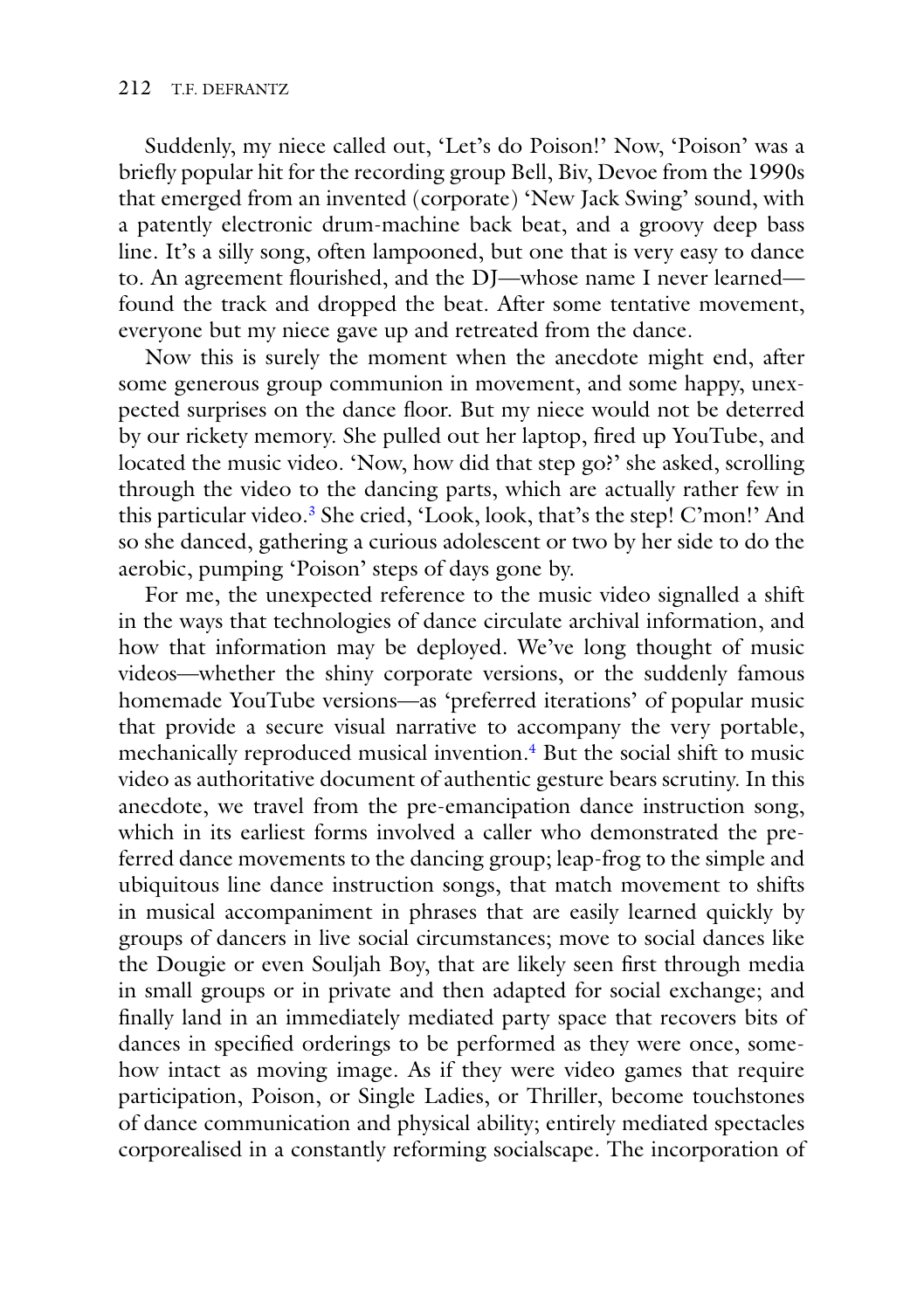the music video into the birthday party signals an Afrofuturist remains. I mean, it's not as though we needed the video to know how to dance with each other, is it?

The story of my brother's birthday party and the many detours of memory and affiliation bound up with its telling demonstrate how social dance might be imbricated within black social life. I'm curious about the ways in which that social life recurs through the dance itself, and how its memory and narration might be mobilised toward an imagining of black futurity. In the context of the United States, so much of black social life continues to be bounded by white supremacist action, from police killings and overwrought scrutiny of black lives, to the devaluation of black modes of expression outside of the realms of misogynistic, homophobic iterations of popular culture. And yet, social circulations are generated through dance, and possibilities emerge from the engagement of aesthetic gesture in these exchanges. My stories recursively remind me that social dance in these sorts of private settings *matters,* and that today's account of the birthday party has an analogue from 20 years ago, and, of course, 20 years hence. These refashioned circulations of the social in social dance, at the birthday party, convince me to reimagine Afrofuturist remains.

#### $\mathfrak{D}$

We go back to imagine what could be next. This is a 'what if' sort of proposition, a riff on alternative alignments of capital and dance-making; the applied science of the physical embedded within the social; a doing enlivened by a being. Dancing situated as a local present that animates memories of deep compassion. To me, dance is often an act of compassion, a moving into an unknown space that can be enlivened by a generosity of memory. Africanist dance is a trust, at once physical and communal; it has to be recognised to be circulated, and its traces exceed its manifold emergences for dancers and witnesses alike. These lingering allusions to an inevitable social context bind dance to its presence and presents; its here and now. Afrofuturist allusions imagine ahead, toward an unknowable circumstance that may involve untested applications of science in technologies not yet developed.

In the Afrofuture, dance arrives as a memory of something personal and impossible; an emancipated dance of communion that can be entirely mediated and digitally exchanged. This is the dance that most everyone can engage somehow; the dance of the family transmitted anew. This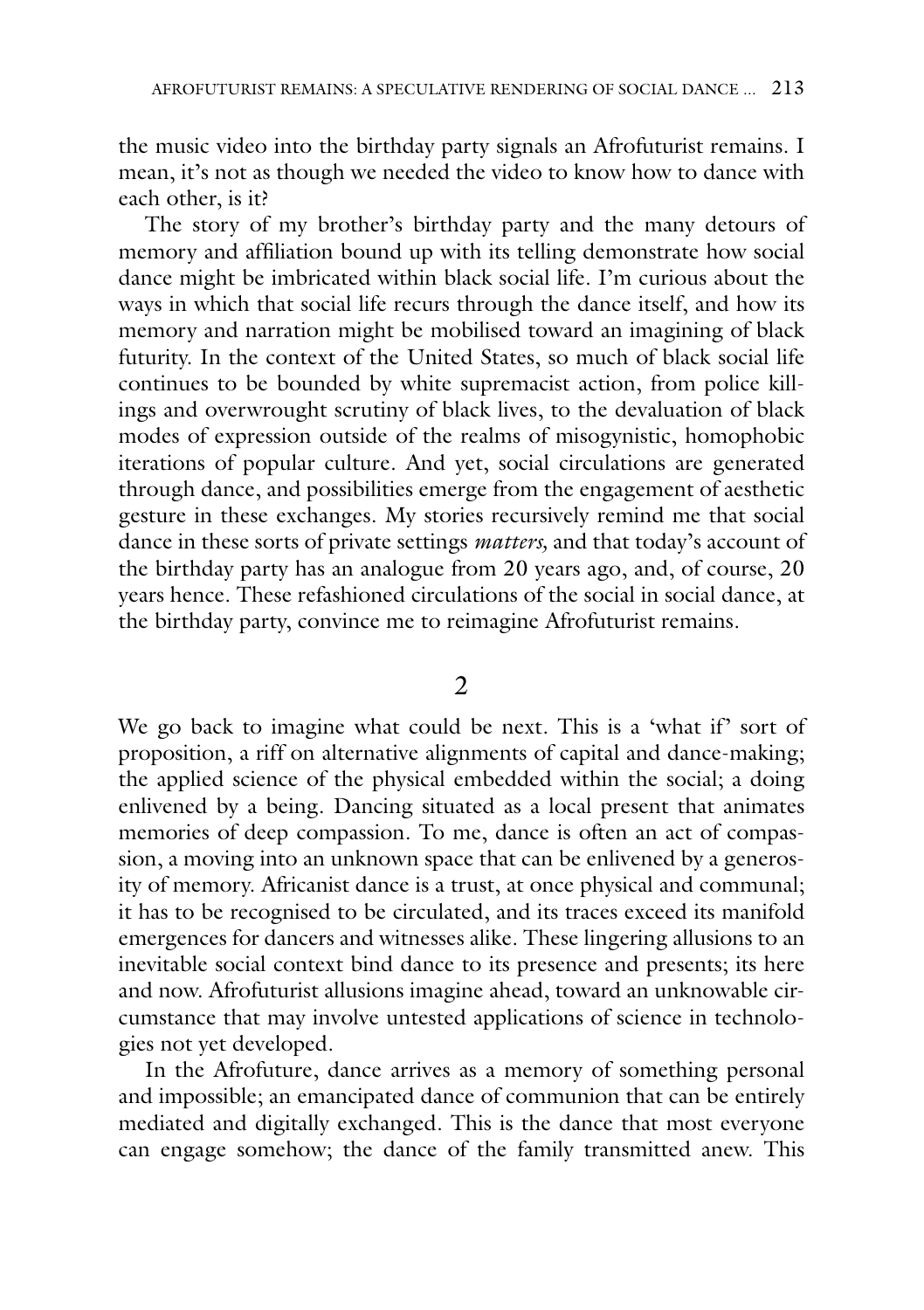eternally forward-looking dance accommodates new technologies—the LP, the CD, the video game, the hologram—to replenish communication among people. The Afrofuturist remains are pre-, pure- and post-human iterations of corporeal connectivity: dance born of a belief in the social essence of creativity.

Typically, Afrofuturism is narrated in terms of speculative science fiction laden with fantasy imagery of aliens and cyborgs; Funkadelic music and its progeny, the electronic, vocoded soundings of a digitised black soul; festooned costuming that references other-worldly space-travelling indigenous populations; and the ironic implications of dense cultural criticism projecting an impossible future rife with black corporealities cognisant of middle passages. Irony is surely a key component of how Afrofuturism achieves social traction. Common assumptions surrounding a future/presence of blackness might assume an assimilation that could render the black unrecognisable; a hue among many without specific cultural imperatives. Afrofuturism, though, assumes a tangible black affect present in an entirely mediated future; not a future without race, though one with an abeyance of racism; not a future without black ministries, though one with a release from the primitive-naive analyses consistently associated with the black church; not a future without black subjectivity, but one that evades the inevitable yoke of subaltern status. Instead, it is a future of queer, transand hetero-sexual black women engaged with the fabrication and deployment of technologies. But more than this; black women of all ages engaged with these technologies. Geeks, glamour-pusses, and 'round the way girls' alike. Athletes, nerds, shy boys, and wanna-be bangers, too. Grandparents, toddlers, middle-aged brothers on the cusp of senior status. How can we people—the drylongso<sup>[5](#page-20-0)</sup>—project ourselves into an Afrofuture with any vestige of the complexity that our dancing selves routinely engage?

British theorist Kodwo Eshun and American artist DJ Spooky (Paul Miller) narrate the musical in Afrofuturism as breakbeat science, or rhythm science, which suggests the alignment of so-called hard scientific analyses—beats per minute, tiny differences in particular technologies of musical production, engagements with software and hardware, histories of invention and product creation—with the undeniably soft esoteric spaces of playful literary translation.[6](#page-20-0) As a concept, breakbeat science legitimises Africanist rhythmicity to post-Enlightenment doctrines of value. In writings, recorded explorations, and performances, breakbeat or rhythm science authors fast-forward to a somewhat obscure space where concepts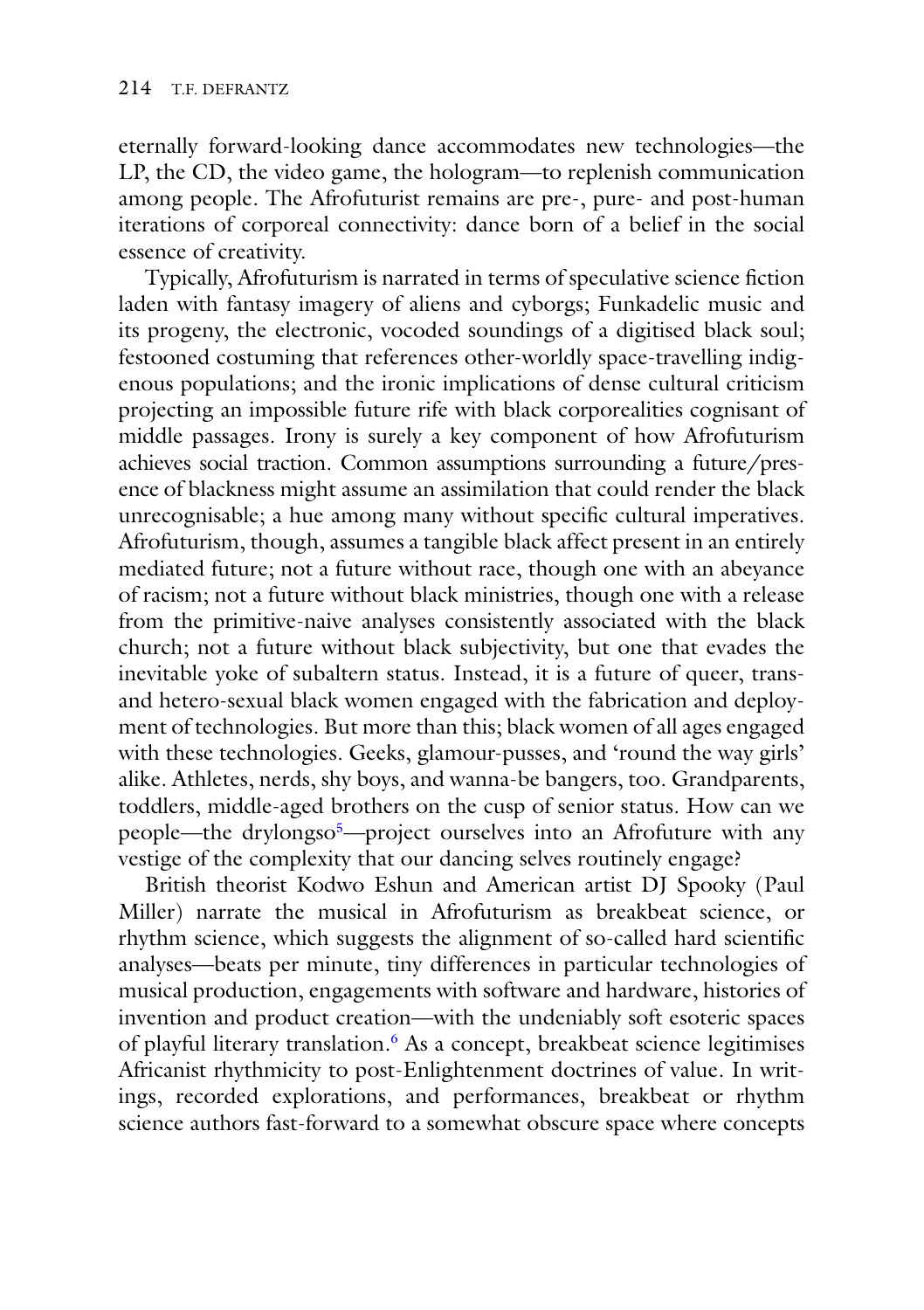of affect are defined by their digital coding, and still allowed to be mysteriously fun.

Cultural historian Alondra Nelson opened a productive intellectual space to consider Afrofuturism when she edited an important issue of *Social Text*, in which various authors explored the fact of black people living with tools of technology; how artists identify with Afrofuturism in order to resist the label of 'nerd'; and the ways that an emergent Afrofuturism could counter the negative ontological placement of blackness in Western modernity.[7](#page-20-0) Literary theorist Alexander Weheliye is especially eloquent in this latter motive, when he notes that 'inscriptions of humanity in black culture provide particular performances of the human—singularities that always incorporate their own multiplicities'[.8](#page-20-0) Weheliye notes that the performance of the human in black literature and music can mark 'the boundaries and limitations of the human itself'—a capacity bound up in histories of capital, captivity, and labour. Drawing on black performance, Afrofuturists continually remark the boundaries of queer, freedom, and individuality within a group dynamic. This is because Afrofuturists have to refer to the group from which they teleport forward, even if only to productively disidentify.

#### 3

James Brown opened artistic space bound up with Afrofuturism in his many performances that predicted the inevitability of funk.<sup>[9](#page-20-0)</sup> Brown's astonishing resourcefulness as a bandleader and dancer established terms of engagement with creative ritual and vernacular excellence. Brown's dancing became classic Afrofunk as he honed it in repetitions that confirmed a future within articulated dances of the everyday. This section of the essay refers to Brown as my brother, in the appellation that confirms black kinship across ethnicity, class, or geography.

#### *My Brother, the Dance Master*

My brother is a better dancer than I. My brother can call down the spirits, he can raise up the haints. He can focus his energy \*just so\* and make you see the impossibility of rhythm. Beats that don't really exist, but show up just in time to be on the ONE.

When my brother dances, crowds gather. They help him along, because that's what we do as an audience; we help the performer. But he doesn't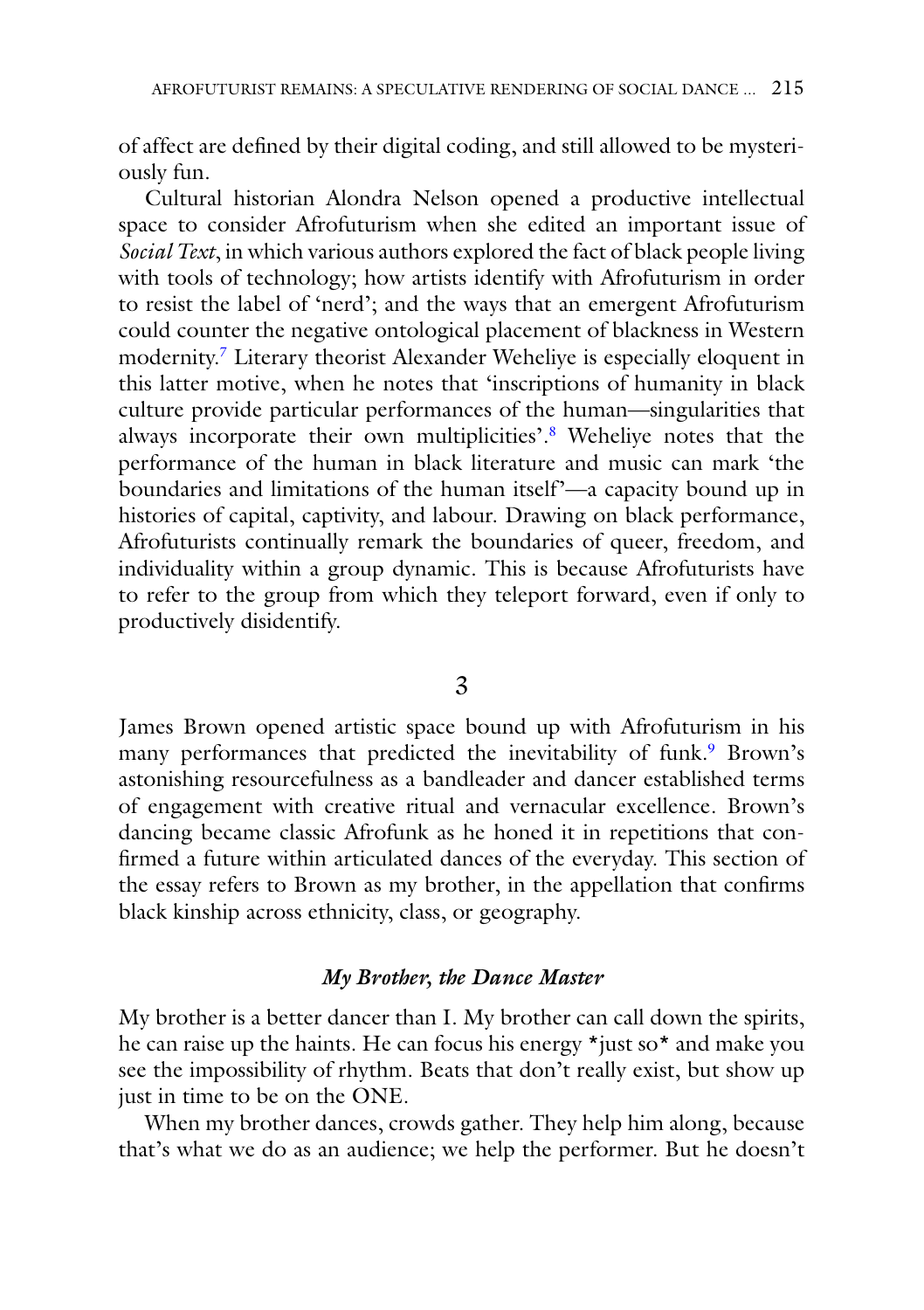need any help; he can dance. Somebody told me that my brother was a boxer, and a sprinter, and that's why he's such a good dancer. That may be true, but I don't think it matters. When he dances, we don't care how he trained. We want to be in the presence of the thing he does. His performance is full. It shifts time. It falls back and reaches forward.

My uncle had the lindy hop. When he danced, he had a partner, and they took to the floor in unruly accord; pushing against boundaries of rhythm as a unit; never agreeing with the musicians about melody or phrase. Their dance was a race against time; a challenge between them and the musicians to see who could go faster and still keep sight of the One. Watching my uncle taught me something about speed and possibility. He danced to move the future, to bring it closer, or maybe to throw himself and his partner there already. His dance was so fast!

My brother moves quickly, but his dance isn't about speed. You can't be funky ahead of the beat; you would have to back phrase for that. Back phrasing is one of the great innovations of African American performance, and when dancers do it, and do it well—you just didn't know such a thing was possible. See, back phrasing in music—we get. That's what the gospel choir does when it sits back behind the three, waiting for the Spirit to arrive, laying the groundwork, making room between the beats for the breath to fill it in. But dancers don't back phrase all that often. I mean, to back phrase movement, you have to be able to understand the futurity of song. You have to know there's going to be a 'one' that you can dance around—dance behind—or you wouldn't want to bother. I mean, if you're gonna bugaloo behind the beat—and my brother loved to do that move—you have to know where the beat \*really\* is to get behind it. Now, most dancers get ahead of themselves, in a hurry to show off how much they can do inside the four. Lindy hop, Charleston, whacking, running man, hammer time—these forms pursue time in an effort to obliterate patience. Like my uncle's dance.

But my brother is after something else. He wants the swing and swagger punctuated by an adjustable insistent pulse, a pull back away from the front that moves to the rear. So many of his dances pull back—working centripetal forces winding inward toward the beat without stopping at it. His dances turn in on themselves, stutter over their own statements, blur architecture through arrhythmical popping back. Snapping back, like bad hair. Bad hair. Superbad hair, coiled so tight you might miss the strike until after it has already slapped you down. These are dances of submerged power, covered by cool, with the occasional punch thrown in lest you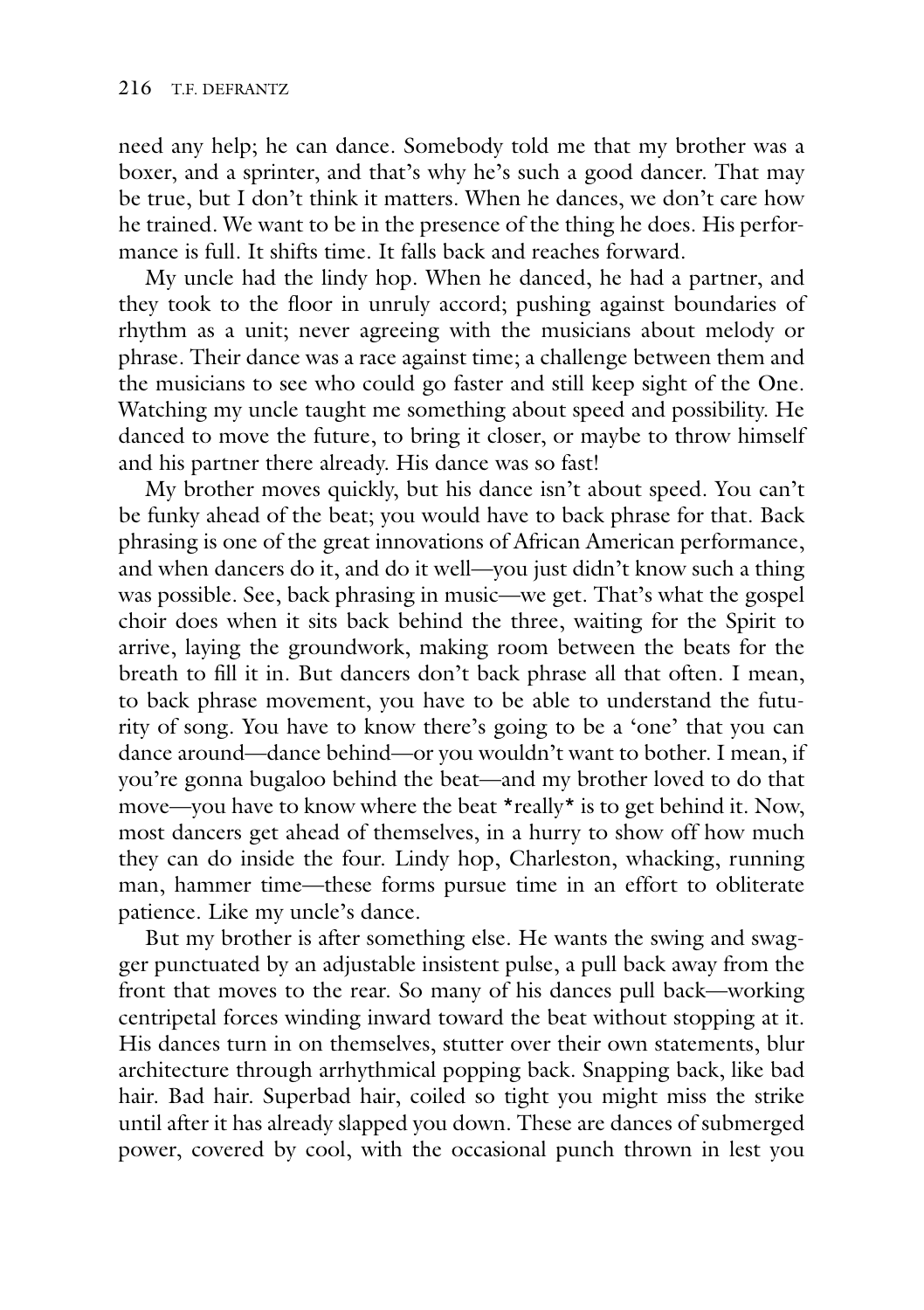forget whence it came. Or what it can do. Knock you down while the band plays on. Work around the beat; work around. Dances that are subtle in their vigour.

You see, dance is memory in direct action. Dance is both a reminder of what was, and who was, when, and a harbinger of what can be. When we dance, we put action to impulse; we do. Dance can be smart or stupid, but it is still something that is done in its moment, made in its emergence. And when you're dancing, or watching my brother dance well—you start to remember what it is to match breath to thought and desire.

Dance is, after all, a great barometer of possibilities for social movements. Social movements are built in relation to the group in purposeful accord, in my family, that means rhythmic accord and some communal pleasure mixed up in the work of protest. We can 'fight the power' and do the bugaloo at the same time; it's all good. Some of our dances are actually transcripts of resistance, like the parody embedded within the cakewalk or the impossibility of the aerial steps of the lindy hop; the unlikely freezes of b-boy battles. Some of the dances are just fun, and that's okay; revolutions need to be fun for the folks and we have to dance along the way. Why else would we have a funky chicken or a rubberlegs/whirlygig? But we sure love our Electric Slide, our Eagle Rock, our Madison, our Kid 'n Play. We like to do it all together, all in the group, at once. When we dance together we consecrate possibilities of our group; we acknowledge that our action can produce change.

But sometimes I get tired and have to come off the floor. Sometimes I don't have the dance to make; the fire in the belly ebbs, and the beat dims. Then, someone else has to dance; someone else has to dance for us. We need to witness as someone else makes the spirit visible; someone else brings the cross-rhythm to the fore. Someone who can focus and channel, align, arrange, conduct, construct, predict, and mis-step. Miss the step sometimes so we can see the effort and enjoy the success. Dig in, push and find a lost movement, the thing beyond the tired. Demonstrate or encourage us by way of example. Show us how it's done. Bring us back to life by doing the work. Doing the work. Doing the work.

Now me? I don't dance into the trance too often, even though I've read about that in the diaspora, traditions where the dance produces itself over time, to move the dancers through time. Into the spirit house. Well, maybe I do know something about it—I do dance House—but I also know it's something I can only get to sometimes. My brother is more devout than I. He runs the sanctuary. He falls under to rise over, he slips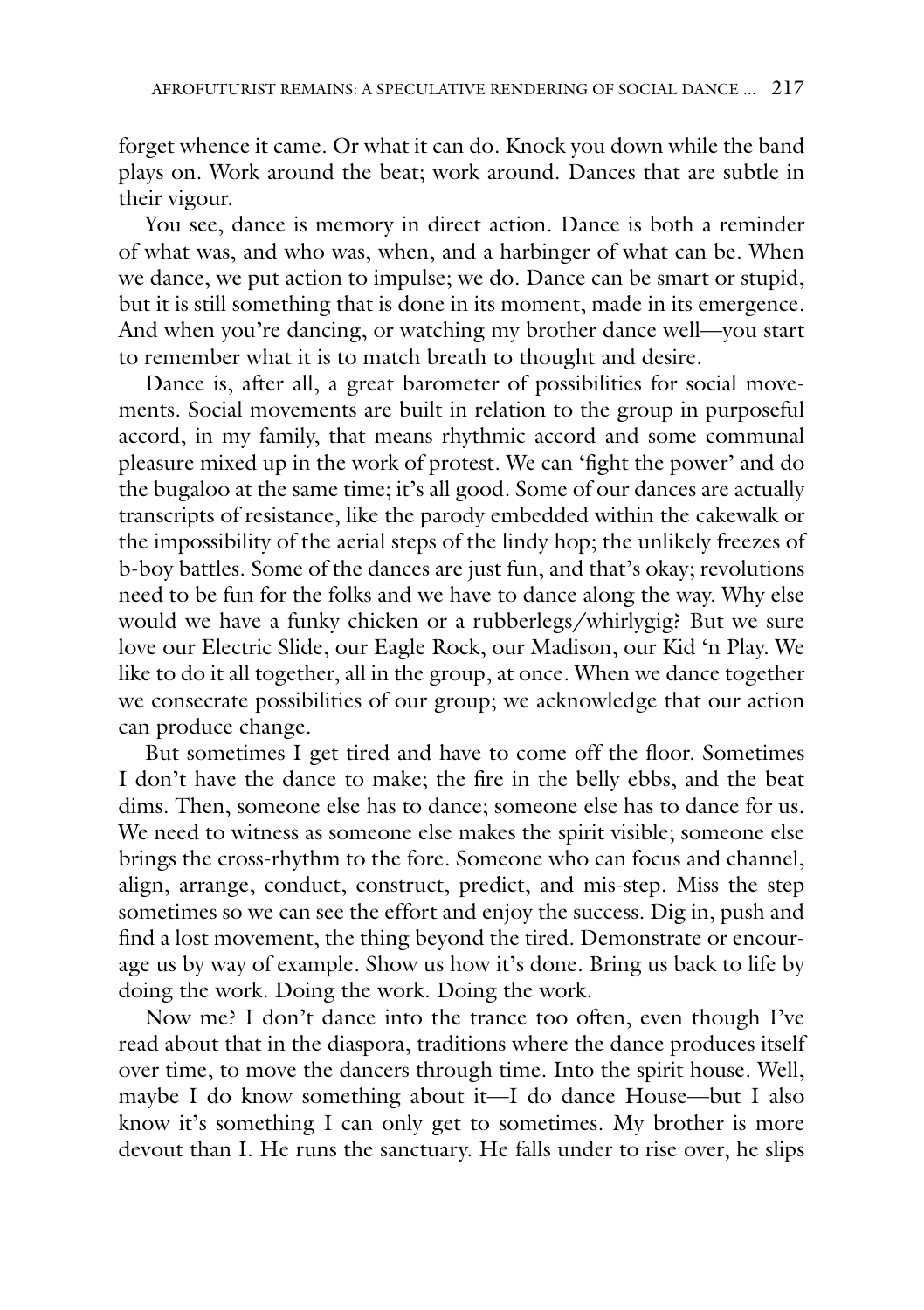into the darkness. What amazes is that he can do it in the glare of the spotlight, with dozens, hundreds, or thousands of us watching. Maybe our looking inspires, but I don't know. I think of our gaze as scrutiny like surveillance that must be manipulated to be endured. I mean, it's one thing to dance in order to revive the flagging spirit, but something else again to dance because others demand it of you. Got to do something to rechannel the gaze from scrutiny into wonder. Make it theatre. My brother sure knows how well enough. Many of his slips into a paralysis of motional excess are staged, simulacra of the dance in the trance. Faintings borrowed from the spirit house for the popular stage. But then, maybe they're real enough. After all, how many times did he fall? And then, doesn't he really fall? I mean, *really* fall? Sometimes he even screams. And that sound lights up the hairs of my eyebrows, surprising me with the current of energy, jump-starting rhythm.

My brother is a dancing master. Like those before him with that status, he shows us what to do, and how to do it so that it can mean. He shows us soul as a capacity; a passion, an insight. A professional soul man. He can mobilise the nation—this is the real nation time—through his moves. It's something that men do; this 'leading us all' thing, because in my family, that sort of sacrificial stance is supposed to show how to 'take the first hit'. I don't mind this, just so it doesn't mean that the only way to move with authority is in the front. Yes, courageous men are dance masters, but everyone else is in there sharing the beat and exploring its shape. And maybe we don't need to master the dance so much as find its flow. And see what it tells us.

I have another brother. He doesn't dance so much, my other brother. For a while he was into music and worked as a DJ, playing for weddings and what not. But then he stopped. He works for a bank. My other brother has a son, M. He's shown me a step or two. He's a very good dancer. Like his uncle, my brother.

#### 4

Eshun notes that Afrofuturism confirms upon Africans in diaspora 'the right to belong to the Enlightenment project, thus creating an urgent need to demonstrate a substantive historical presence'[.10](#page-20-0) The Afrofuturist impulse needs histories to stabilise its ambitions. Within the context of the United States, those histories have been written in grand achievements by trailblazers, or, more generally, as stories of lack, neglect, and degradation.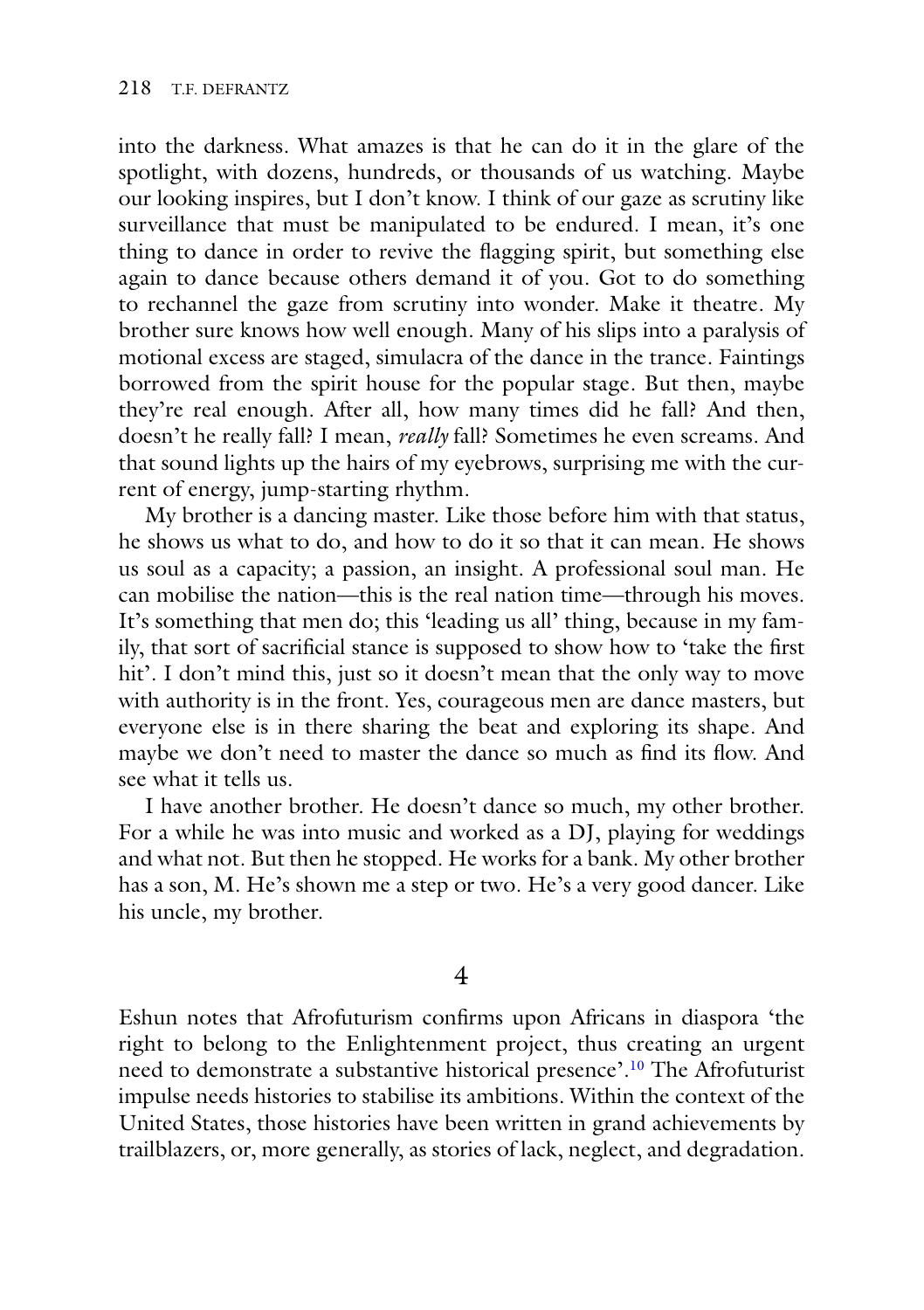It's no secret that when we say 'race and technology' in the USA, we slip into the coded language of 'black and white'. Race is black; technology, white. This assumption surrounds conversations about the 'digital divide' that separates white households and their more privileged access to broadband technologies from black and latino households. The divide keeps people of colour separate from twenty-first-century technologies of connectivity; always at a disadvantage to the general terms of access enjoyed by others. Race, in these conversations, stands in for black disadvantage.

Race and technology are at the heart of Afrofuturist explorations. Race is reconceived from an indicator of black lack to point toward the black roots of aesthetic resource. A large part of the forward-leaning nostalgia for an Afrofuture involves a nagging desire for more people of colour to have access to the technologies that might enhance black life in the twenty-second century. The Afrofuture suggests sites where black geeks and programming innovators create methods for other black people to recognise themselves among digital signalling. This recognition involves innovations that expand representations of black social dance as they might be connected to everyday dances that black people engage. Contemporary dance film, often discovered as examples of music videos, offer twodimensional examples of Afrofuturist dance. The striking collaborations of Afro-electronic composer Flying Lotus with young dancers demonstrate nearly unimaginable gestures of dance. In 'Never Catch Me', street dance artist Storyboard P twists and pulls his body through slinking, staccato gestures of elastic resilience, gliding and floating through a concrete landscape[.11](#page-20-0) He contorts himself across a row of motionless, sentinel-like witnesses, who watch, unblinking, as he bends himself backwards into a car through its open window. Storyboard P's unique artistry references black social dance, but extends its possibilities toward a singular type of dance. Moving in reference to the future-retro sounds of Flying Lotus, Storyboard P becomes a harbinger of dances-to-come by way of his otherworldly gestures and blankly odd rhythmic phrasing.

Storyboard is one Afrofuturist artist among many working at the site of mediated performance. Recently, Michael Jackson and Tupac Shakur have each been revived as dancing holograms in mass musical concerts.<sup>[12](#page-20-0)</sup> Their gestures and dances constitute visual remains of capitalism's advance against black lives, available again now to those who saw them when they lived. Those who never saw them alive experience them as they might see Storyboard P, on a screen, mediated, and as a reference to the preferred black dancer: cold, without smell, unable to physically respond or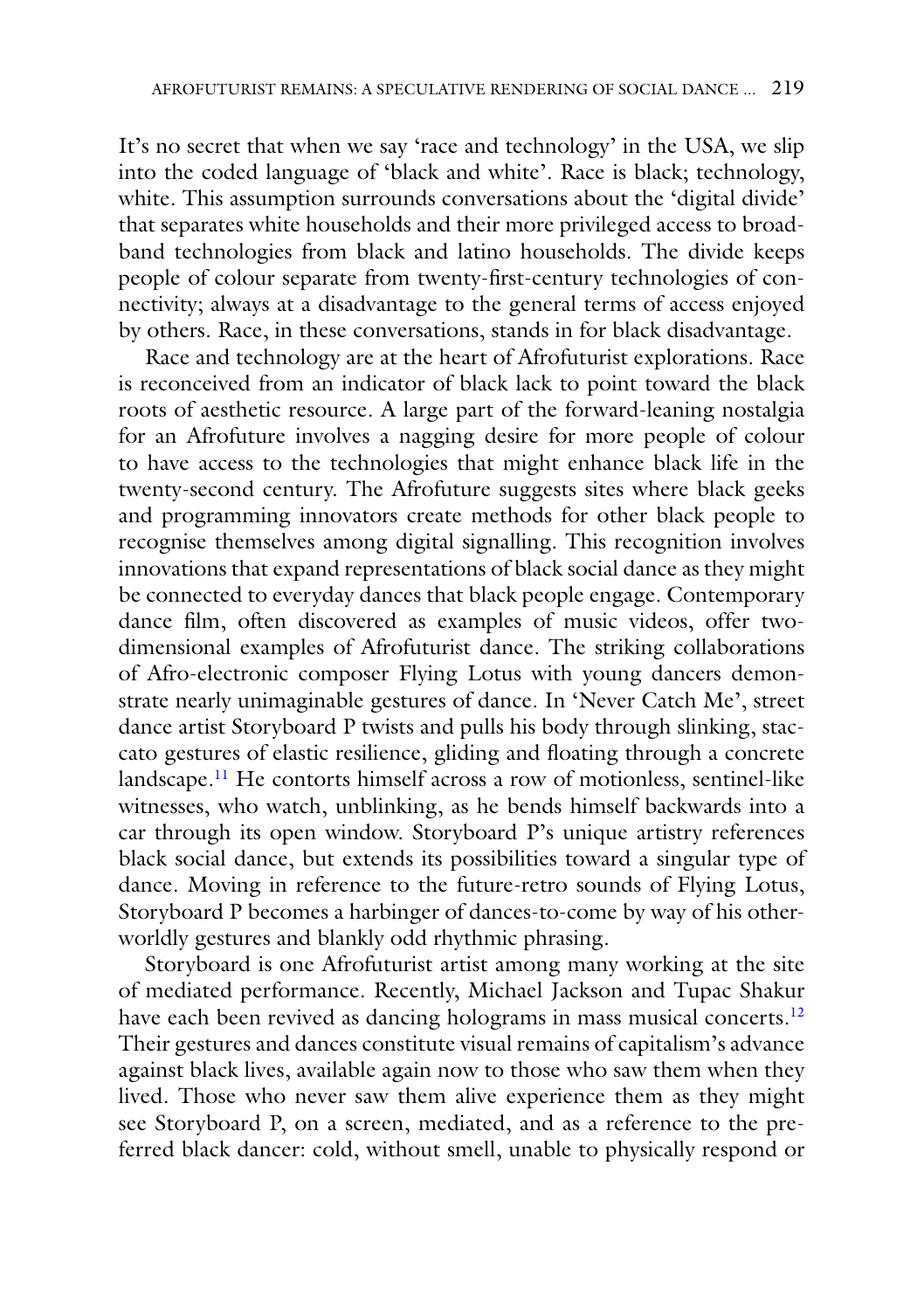to intellectually engage. Their dance is proscribed by their mediation as an endlessly repeatable loop of digital code.

When journalist Marc Dery coined the term 'Afrofuturism' he noted that black futures were already in creative play in various idioms—graffiti, literature, beat-making, rapping, music-making[.13](#page-20-0) Africanist modes of performance *sampled*, at their very essence, and these modes prefigured methods of adaptation like code hacking because they are already built around dissident strategies of analysis, manipulation, and improvisation. Africanist expression manipulates data to create unexpected aesthetic stances that will not deny black presence.

The Afrofuturist space shimmers in anticipation of a future always just beyond imagination. Afrofuturists demonstrate responsibility 'towards the not-yet, towards becoming['14](#page-20-0) to create aspirational space that speaks to social ambitions enlivened by artmaking practice. This may be something like the queer utopia that theorist José Esteban Muñoz $15$  predicts, one that is always out of reach, in part because its value lies in its pursuit. Muñoz wonders about queerness as horizon, or queerness as an ideality; a horizon imbued with potentiality. Queerness as a structuring and educated mode of desiring that allows us to see and feel 'beyond the quagmire of the present'. Like Afrofuturist performance, Muñoz's queer futurity imagines itself ahead toward possibility.

But Muñoz's queer dance is 'hard to catch', while Afrofuturist performance arrives emphatically present and unavoidable. It creates archive in its most spectacular manifestations, leaving remains as provocative as its fantasy-laden imagery, but also in its social dances engaged by children and grandparents imagining forward by re-membering older dances. Pace Schneider,<sup>16</sup> its remains in terms of *body* are processes and relationships; its values are created in the emergent archive of dance, and that archive tilts continually forward by referencing its past accumulations and improvising on their contents.

Speculation is an economic approach to building wealth based on analysis, conjecture, and risk. Afrofuturism participates in a speculative economics of black creativity that exceeds expectations of its disciplines or its standards. It surprises by its implication of the everyday within the technologically inflected future of black life. It imagines black corporealities as mainstream in futuristic iterations; it speaks of black lives as rich in nuance and availability. Afrofuturism deploys strategies to reflect on past actions and histories as we imagine new modes of computation and performative interactivity. In the Afrofuturist space, previous social exchanges are con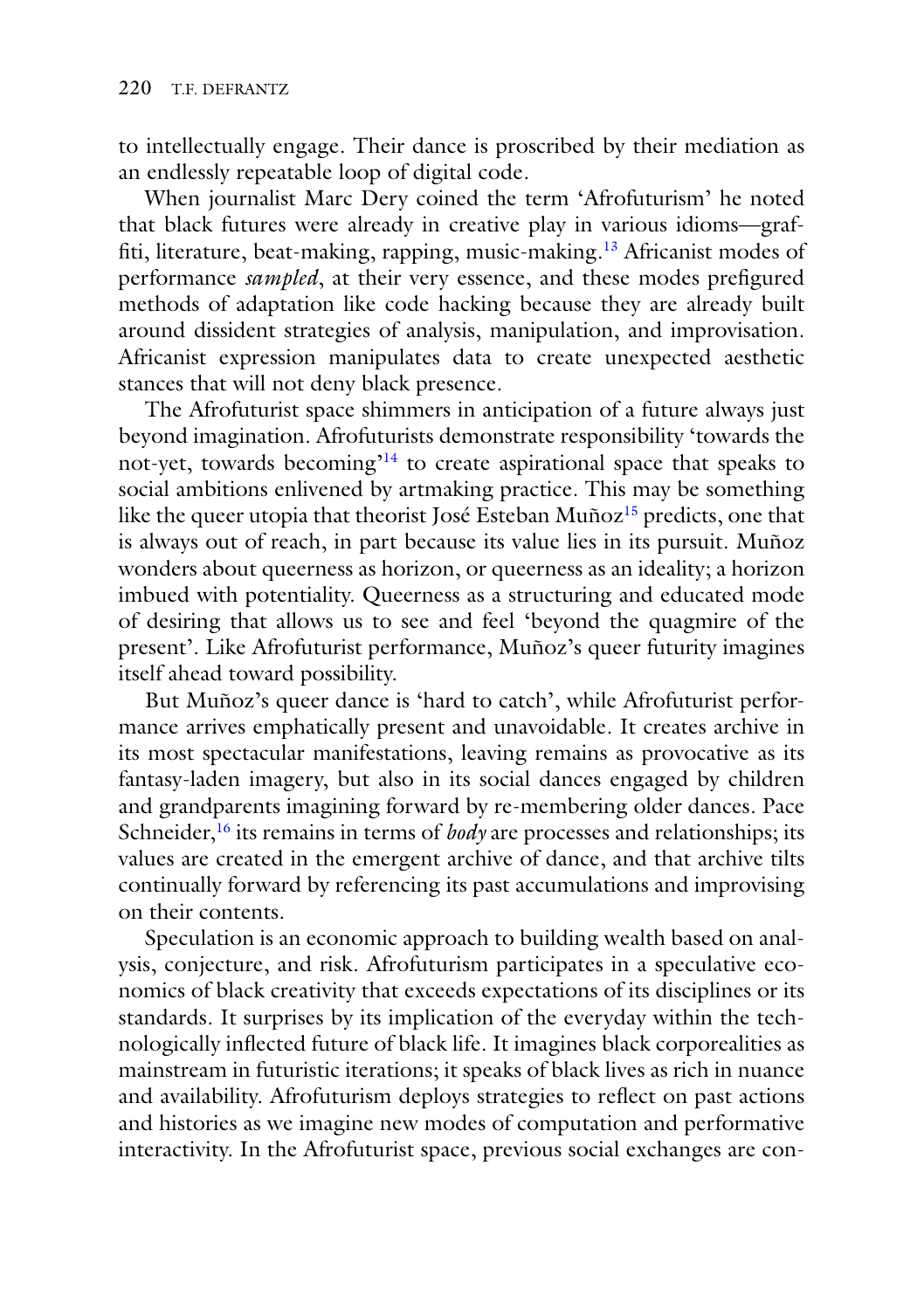<span id="page-20-0"></span>tinuously referenced, in the service of a black pause. A black pause, where Afrofuturist remains reach multidirectionally, aligning both a particular and a situated possibility for social, familial, communal, technological, and of course, corporeal presence. A black pause that allows us to consider the impossible objects of social dance and, most importantly, an impossible, unalienated black subject in motion.

#### **NOTES**

- 1. "NOLA History: Congo Square and the Roots of New Orleans Music."
- 2. Banes and Szwed, "From 'Messin'Around' to 'Funky Western Civilization': The Rise and Fall of Dance Instruction Songs."
- 3. "Bel Biv Devoe, 'Poison.'"
- 4. Rose, *Black Noise: Rap Music and Black Culture in Contemporary America*.
- 5. Gwaltney, *Drylongso: A Self-Portrait of Black Life.*
- 6. Eshun, *More Brilliant than the Sun: Adventures in Sonic Fiction*, also Eshun, "Further Considerations on Afrofuturism;" Miller, *Rhythm Science.*
- 7. Nelson, *Afrofuturism: A Special Issue of Social Text*.
- 8. Weheliye, "'Feenin': Posthuman Voices in Contemporary Black Popular Music," 30.
- 9. DeFrantz, "Believe the Hype! Hype Williams and Afro-Futurist Filmmaking."
- 10. Eshun, "Further Considerations on Afrofuturism," 287.
- 11. Flying Lotus. *Never Catch Me.*
- 12. Biddle, "Tupac Hologram Wasn't a Hologram," Respers, "Michael Jackson's Hologram: Creepy or Cool?"
- 13. Dery, *Flame Wars: The Discourse of Cyberculture*.
- 14. Eshun, "Further Considerations on Afrofuturism," 289.
- 15. Muñoz, *Cruising Utopia,* 1.
- 16. Schneider, "Performance Remains," 100–110.

#### **BIBLIOGRAPHY**

- "Bel Biv Devoe, 'Poison'". <https://www.youtube.com/watch?v=sb2np1HGqxg>. Accessed 22 July 2015.
- Banes, Sally, and John F. Szwed. 2002. From 'messin'around' to 'funky Western civilization': The rise and fall of dance instruction songs. In *Dancing many drums: Excavations in African American dance*, ed. Thomas F. DeFrantz, 169–203. Madison: The University of Wisconsin Press.
- Biddle, Sam. Tupac hologram wasn't a hologram. [http://gizmodo.](http://gizmodo.com/5902625/tupac-hologram-wasnt-a-hologram) [com/5902625/tupac-hologram-wasnt-a-hologram.](http://gizmodo.com/5902625/tupac-hologram-wasnt-a-hologram) Accessed 20 Oct 2015.